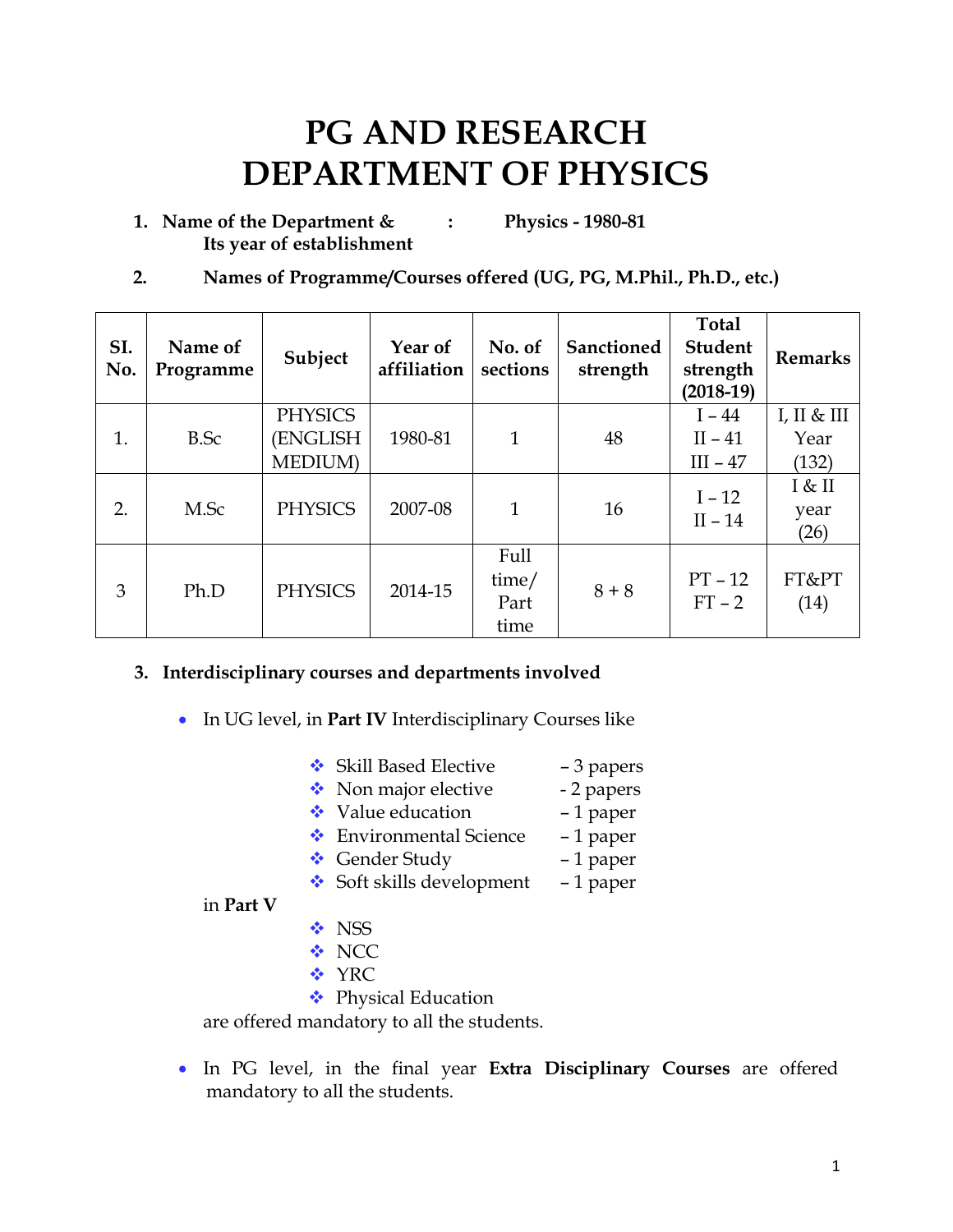|                 | Interdisciplinary courses (4)      | Departments involved (Physics)                                                                                                                 |  |  |  |
|-----------------|------------------------------------|------------------------------------------------------------------------------------------------------------------------------------------------|--|--|--|
| <b>UG</b> Level | Skill Based Elective -<br>3 papers | ❖ Value education $-1$<br>$\cdot$ Environmental Science - 1<br>❖ Gender Study – 1<br>Soft skills development - 1                               |  |  |  |
|                 | Non - Major Elective -<br>2 papers |                                                                                                                                                |  |  |  |
| PG Level        | Extra Disciplinary                 | Numerical Methods and C++<br>Micro processor and Micro Controller<br>• Crystal Growth and thin film physics<br>Nano materials and applications |  |  |  |

#### **4. Annual/Semester/Choice Based Credit System: Semester pattern with Choice Based Credit System**

### **5. Participation of the department in the courses offered by other departments:**

- Our department extending the research oriented Skills to Chemistry and Mathematics PG Students and Research Scholars
- Handling Ancillary physics to the departments like Mathematics and Chemistry department.

#### **1. Faculty profile with Name, Qualification, Designation, Specialization (D.Sc/ D.Litt/ Ph.D/ M.Phil, etc.)**

| SI.<br>No. | Name & Qualification                                            | Designation            | Speciali<br>zation   | No. of<br>Years<br>Experience | No. of Ph.D.<br>students guided<br>in the last 5 years |
|------------|-----------------------------------------------------------------|------------------------|----------------------|-------------------------------|--------------------------------------------------------|
| 01         | Dr. R. SANKAR<br>M.Sc., M.Phil., Ph.D                           | Associate<br>Professor | Material<br>Science  | 34                            |                                                        |
| 02         | Dr. C. NAKEERAN<br>M.Sc., M.Phil., M.Ed,<br>Ph.D, PGDCA         | Associate<br>Professor | Spectroscopy         | 33                            |                                                        |
| 03         | Mr. K.<br><b>PARASURAMAN</b><br>M.Sc., M.Phil, Ph.D             | Associate<br>Professor | Spectroscopy         | 33                            | 8                                                      |
| 04         | Mr. G.THANAPATHY<br>M.Sc, M.Phil, Ph.D,<br>MCA,<br>MA (English) | Associate<br>Professor | <b>Optical Fibre</b> | 32                            | 6                                                      |
| 05         | Dr. B. PANJAPAKESA<br><b>RAVINDRAN</b><br>M.Sc, M.Phil          | Associate<br>Professor | Thin Film            | 30                            |                                                        |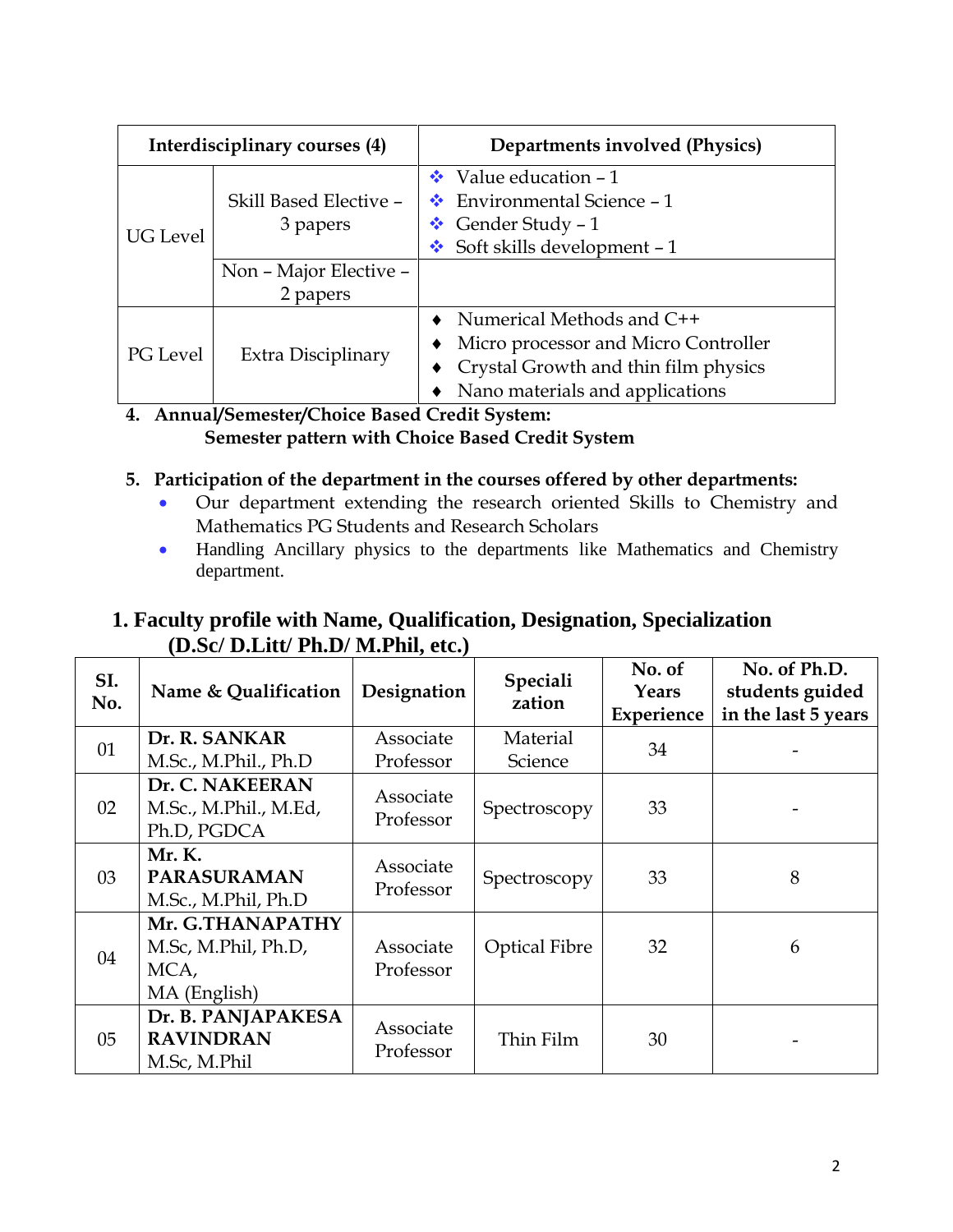| 06 | Dr. P. RAJESH<br>M.Sc., M.Phil., Ph.D        | Assistant<br>Professor         | Spectroscopy                 | 10             |  |
|----|----------------------------------------------|--------------------------------|------------------------------|----------------|--|
| 07 | Dr.T. MOHAMED ALI<br>M.Sc., M.Phil., Ph.D    | Assistant<br>Professor         | Polymer<br>Nano<br>Composite | $\overline{2}$ |  |
| 08 | Miss. S. SATHIYA<br>M.Sc., M.Phil            | Assistant<br>Professor<br>(SF) | Thin film                    | 7              |  |
| 09 | Mrs. J. VIJAYAPRIYA<br>M.Sc., M.Phil., B.Ed. | Assistant<br>Professor<br>(SF) | Polymer<br>Physics           | 7              |  |

**1. Number of teaching posts sanctioned and filled (Professor /Associate Professor /Asst. Professor)**

| Post                             | <b>Sanctioned</b> | Filled | Vacant                            |
|----------------------------------|-------------------|--------|-----------------------------------|
| Associate and<br>Asst. Professor |                   | 03     | $(31-05-18)$<br>2018-19 Vacancies |
| <b>Guest Lecturer</b>            |                   |        |                                   |

**2. Percentage of classes taken by temporary faculty–Programme-wise information**

| SI.No. | Programmes | <b>Session</b> |
|--------|------------|----------------|
|        |            |                |
|        |            |                |

#### **3. Programme-wise Student Teacher Ratio**

| SI.No. | Name of the Programme | Student teacher ratio |
|--------|-----------------------|-----------------------|
|        |                       | 74.7                  |
|        |                       | הרור                  |

#### **4. Number of academic support staff(technical) and administrative staff sanctioned and filled:**

| SI.No. | <b>Staff</b>            | Sanctioned | <b>Filled</b> | Vacant |
|--------|-------------------------|------------|---------------|--------|
|        | Technical-Lab Assistant |            |               |        |
|        | Mechanic/Electrician    |            |               |        |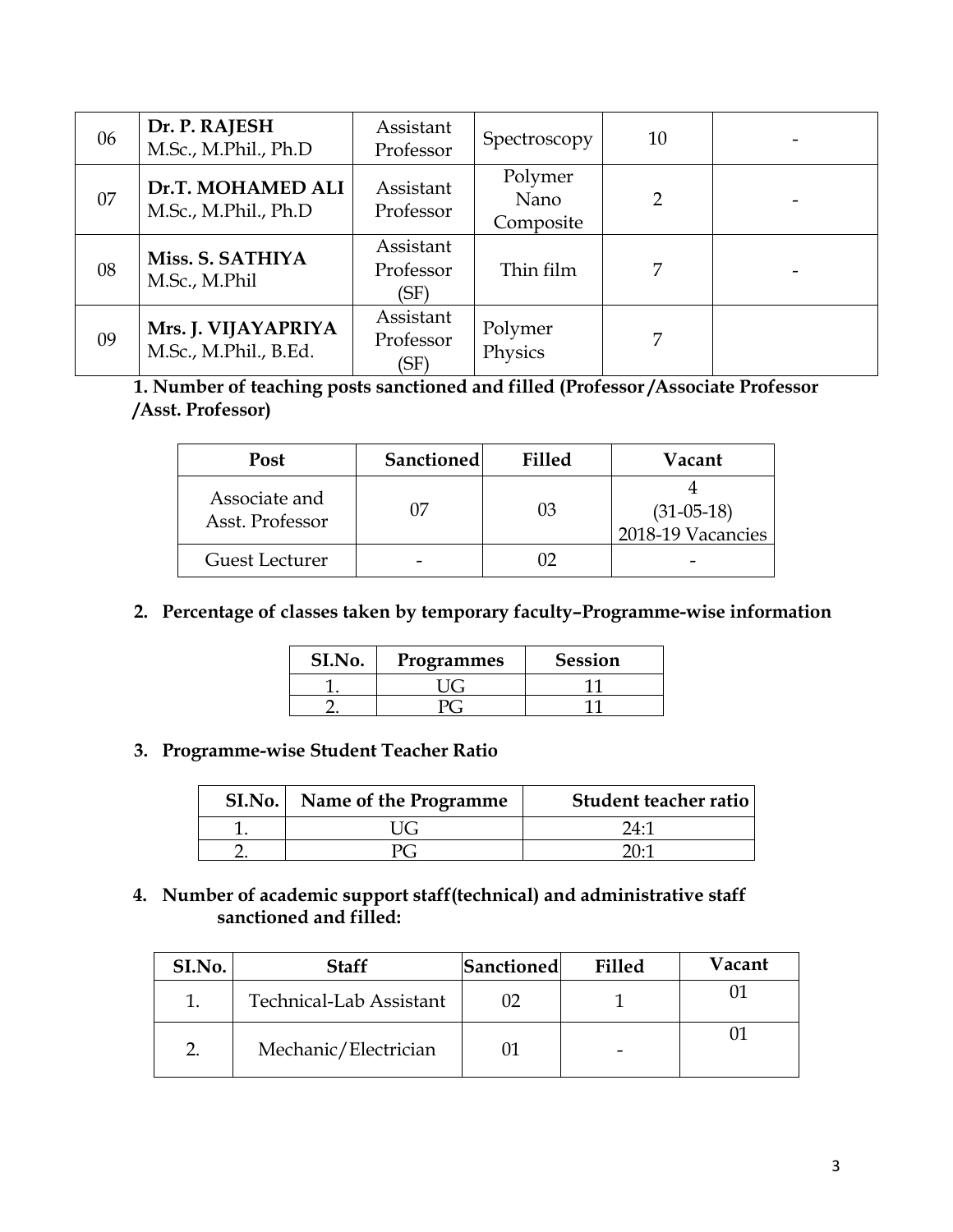**5. Number of faculty with ongoing projects from a)National b)International funding agencies and c)Total grants received. Mention names of funding agencies and grants received project-wise.**

#### **Completed Projects:**

| S1.<br>No. | Name of the<br>Faculty | Project title                                          | Name of<br>the<br>Project    | Grant<br>Agency | Amount<br>Sanctioned<br>(Rs.) |  |
|------------|------------------------|--------------------------------------------------------|------------------------------|-----------------|-------------------------------|--|
| 1          | Dr.K.<br>Parasuraman   | Synthesis and<br>characterization of nano<br>materials | Minor<br>Research<br>Project | <b>UGC</b>      | Rs.3,00,000.                  |  |

### **On-Going Projects:**

| <b>S1.</b><br>No. | Name of the<br>Faculty | Project title | Name of<br>the<br>Project | Grant<br>Agency | Amount<br>Sanctioned (Rs.) |
|-------------------|------------------------|---------------|---------------------------|-----------------|----------------------------|
|                   |                        | Nil           |                           |                 |                            |

**Accepted Projects:**

| S1.<br>No. | Name of the<br>Faculty | Project title | Name of<br>the<br>Project | Grant<br>Agency | Amount<br><b>Sanctioned</b><br>(Rs.) |
|------------|------------------------|---------------|---------------------------|-----------------|--------------------------------------|
|            |                        | Nil           |                           |                 |                                      |

#### **6. Departmental projects funded by DST-FIST; DBT, ICSSR, etc.; total grants received:** -NIL-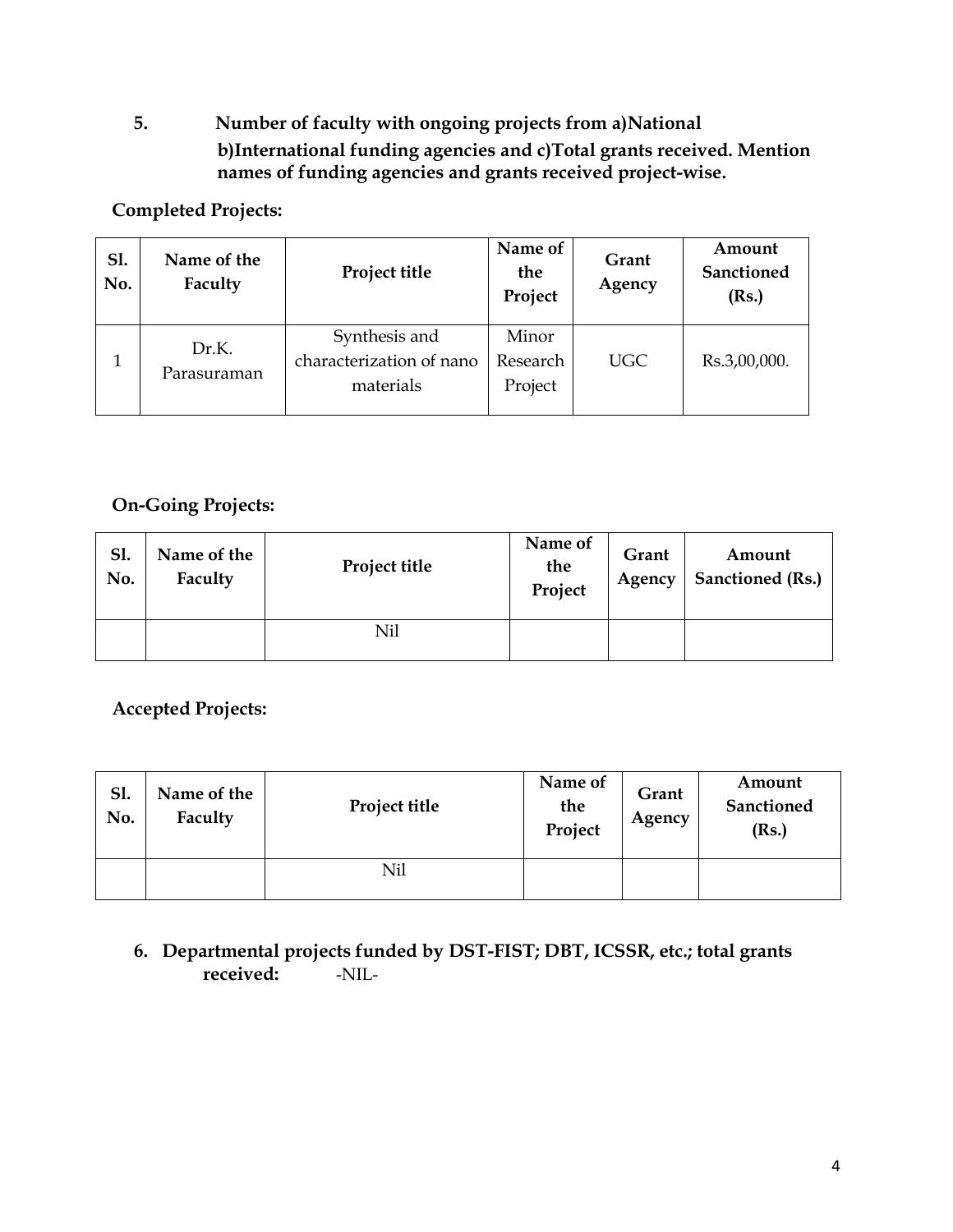# **7. Research facility / Centre with**

#### **State recognition**

- Two Staff members pursuing research by guiding Ph.D., scholars as the department has got the recognition of Bharathidasan University, Tiruchirappalli, as an affiliated **"Research Centre"**
- All the research supervisors of the department are members of Department Research Committee and members of Doctoral Committees of other affiliated research centers of the University
- Research Laboratories of the department have been recognized as a "nodal centre" for using research equipments by the scholars and Staff members of other institutions.

### **National and International recognition**

- Staff members of the department are entrusted with academic responsibilities like reviewer/referee in many reputed national and international journals.
- Research supervisors of the department are in the Panel of Indian Evaluators of M. Phil and Ph.D thesis of Various Universities
- Staff and Scholars of the department have presented research articles in many scientific forum of National and International Status and published research articles in well reputed Journals.

#### **8. Publications:**

- **Number of papers published in peer reviewed journals (National/**
- **International)**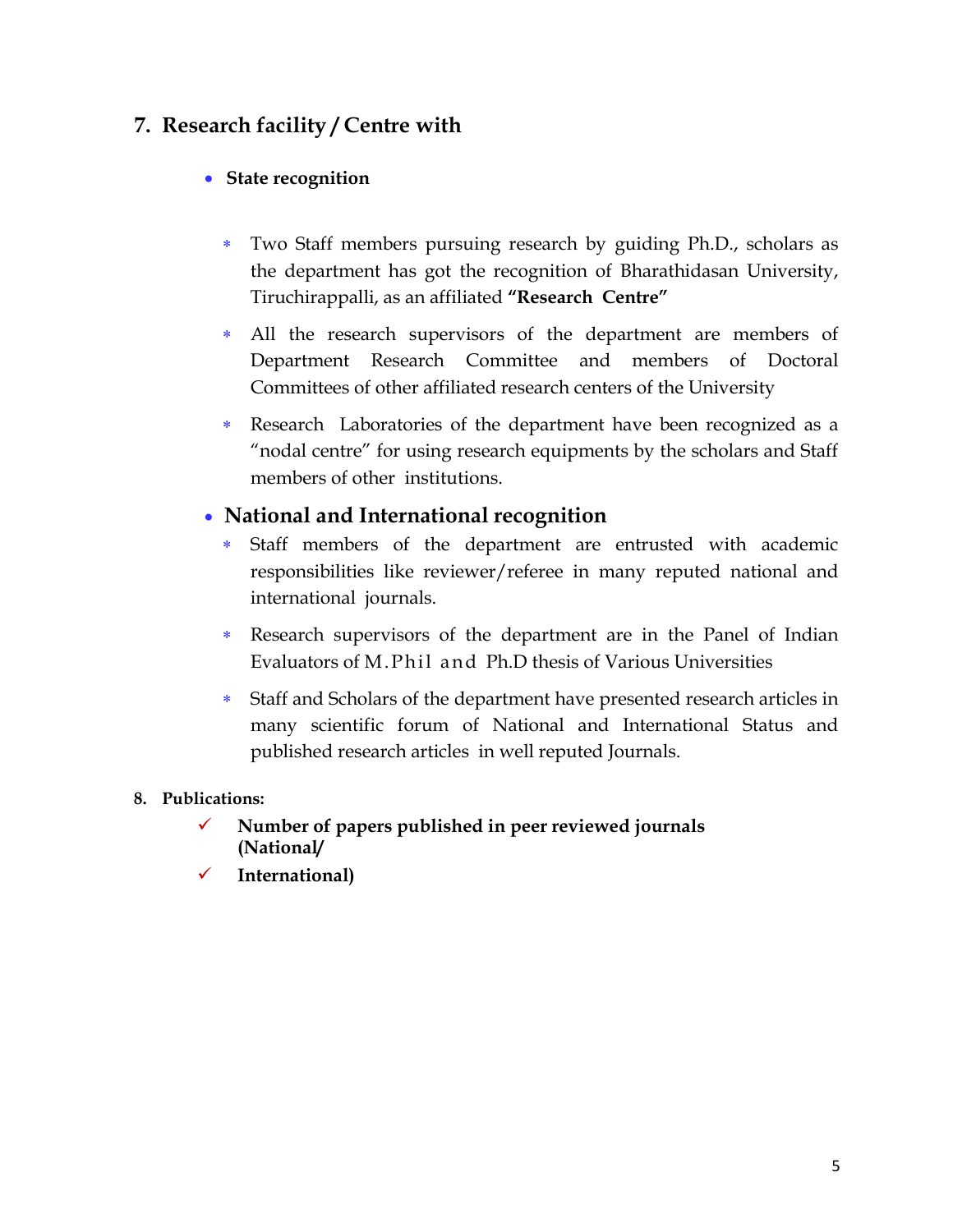| <b>Sl.</b><br>No. | Name of Staff                    | No. of<br>papers<br>publish<br>ed in<br>reputed<br>journals | No. of<br>books<br>Pub-<br>lished | No. of<br>papers<br>presented in<br><b>Seminars</b> | Citation<br>Index | $h-$<br>index  | $i10-$<br>index | Invited<br>Lectures |
|-------------------|----------------------------------|-------------------------------------------------------------|-----------------------------------|-----------------------------------------------------|-------------------|----------------|-----------------|---------------------|
| 01                | Dr. R. Sankar                    | $\overline{\phantom{0}}$                                    |                                   | $\overline{3}$                                      |                   |                |                 | 01                  |
| 02                | Dr. C. Nakeeran                  | 02                                                          |                                   |                                                     |                   |                |                 |                     |
| 03                | Dr. K. Parasuraman               | 15                                                          |                                   |                                                     | 50                | $\overline{4}$ | $\overline{2}$  |                     |
| 04                | Dr. G. Thanapathy                | 11                                                          | -                                 |                                                     | 5                 | $\overline{2}$ |                 | 02                  |
| 05                | Dr. B. Panjapakesa<br>Raveendran |                                                             |                                   |                                                     |                   |                |                 |                     |
| 06                | Dr. P. Rajesh                    | 02                                                          |                                   | 04                                                  | 5                 | $\mathbf{1}$   |                 |                     |
| 07                | Dr.T. Mohamed Ali                | 04                                                          | $\overline{4}$                    | $\overline{2}$                                      | 16                | 2              |                 |                     |

#### **\* Author for correspondence for all the Research papers and Papers presented in Seminars**

Number listed in International Database (For e.g. Elsevier-Optical Materials, Springer –Journal of Sol-Gel Sci. Technol, Elsevier-super lattices and Micro structures, Springer – Journal of materials Science etc.): All the research papers are published during this assessment period were found in

> Google Scholar Research Gate Scopus Get cited Web of Science

For instance, all the faculty names of our department are in almost all the scientific journals data base.

 $\checkmark$  Citation Index-range/ average:

The articles which are published from the department having Citation indices from **1 to 100**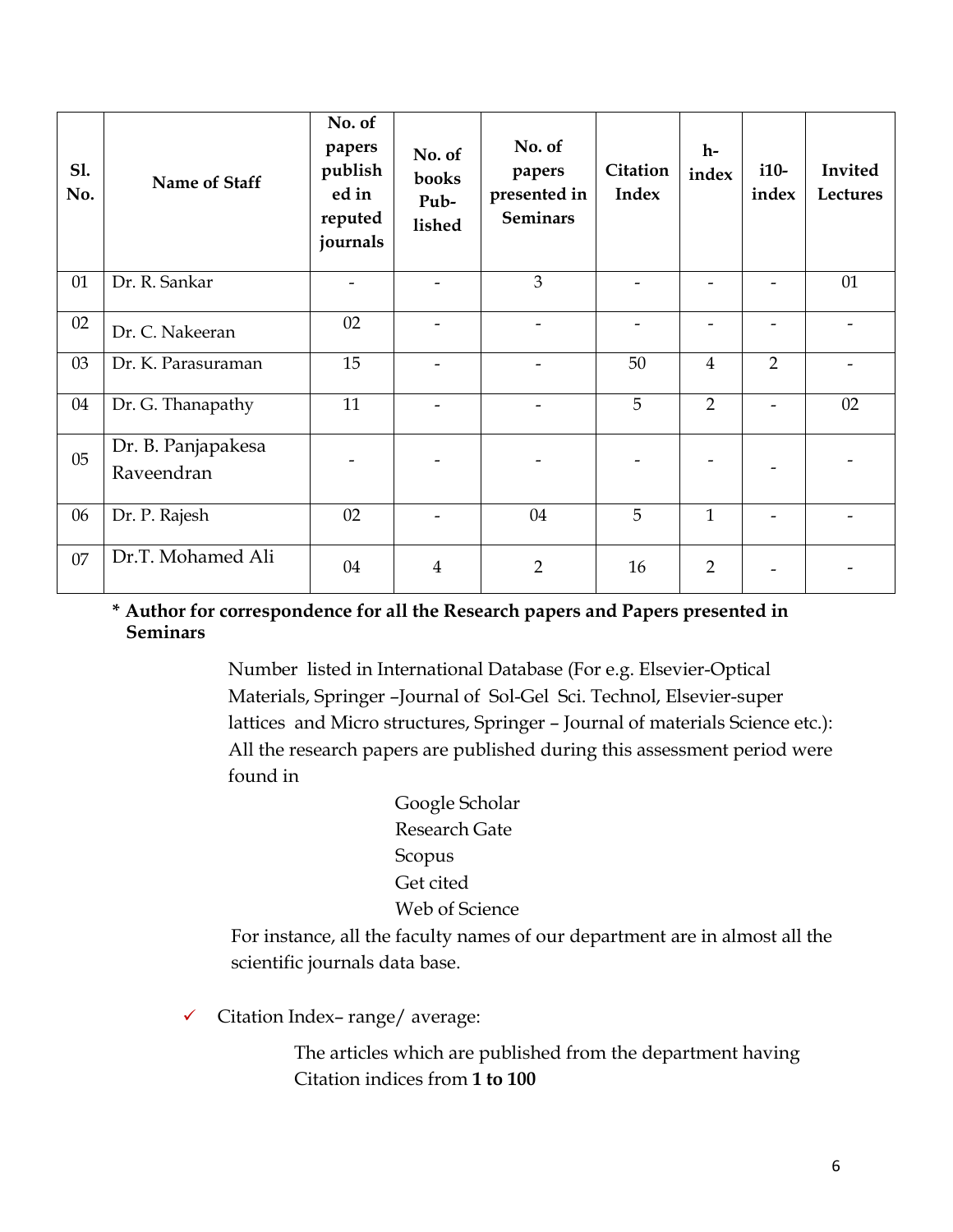$\checkmark$  SNIP and SJR:

The research articles were published from the department in various reputed journals a re covered by Scopus and other database alongwith their SNIP (Source normalized Impact per journal) and SJR (SC Imago Journal Rank)

 $\checkmark$  Impact factor–range /average:

All the papers with impact factor ranging from **0.5 to 2.5**

h-index:

All the Research Supervisors and Scholar with publications do have individual **h-index** ranging between **1 and 15**

 $\checkmark$  i10-index:

All the Research Supervisors and Scholar with publications do have individual **i10-index** ranging between **1 and 20**

### **9. Details of patents and income generated:- NIL -**

#### **10. Areas of consultancy and income generated:**

Expertise of the faculty members are in designing the teaching methodology and Physics Practical for nearby Matriculation Schools and Government Higher Secondary Schools in the form of consultancy is a regular practice of the department in a non-profitable basis

**11. Faculty Recharging Strategies**

#### **Orientation / Refresher and Training Programmes**

| SI. No. | Name of the faculty              | <b>Number of Attended</b><br><b>Orientation / Refresher</b><br>Courses |
|---------|----------------------------------|------------------------------------------------------------------------|
| 1.      | Dr. R. Sankar                    | 02                                                                     |
| 2.      | Dr. C. Nakeeran                  | 04                                                                     |
| 3.      | Dr. K. Parasuraman               | 03                                                                     |
| 4.      | Dr. G. Thanapathy                | 02                                                                     |
| 5.      | Dr. B. Panjabakesa<br>Raveendran | 02                                                                     |
| 6.      | Dr. P. Rajesh                    | 03                                                                     |
| 7.      | Dr.T. Mohamed Ali                |                                                                        |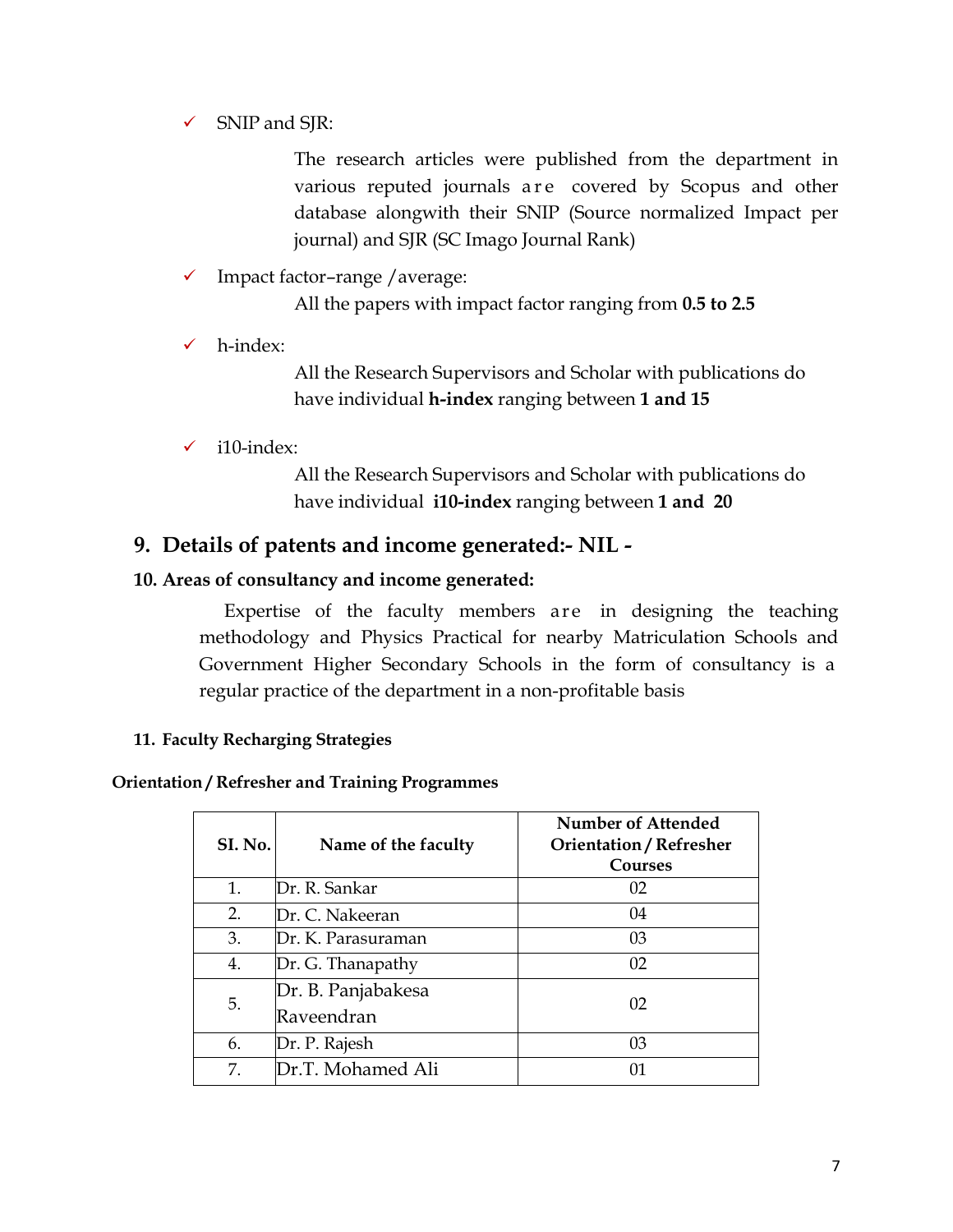#### **Papers presented in Seminars**

|        |                                  | <b>No.of PapersPresented</b> |                |               |  |  |
|--------|----------------------------------|------------------------------|----------------|---------------|--|--|
| SI.No. | Year                             | <b>State</b>                 | National       | International |  |  |
| 1.     | Dr. R. Sankar                    | 1                            | $\overline{2}$ |               |  |  |
| 2.     | Dr. C. Nakeeran                  |                              |                |               |  |  |
| 3.     | Dr. K. Parasuraman               |                              |                |               |  |  |
| 4.     | Dr. G. Thanapathy                |                              |                |               |  |  |
| 5.     | Dr. B. Panjabakesa<br>Raveendran |                              |                |               |  |  |
| 6.     | Dr. P. Rajesh                    |                              | 3              | $\mathbf{1}$  |  |  |
| 7.     | Dr.T. Mohamed Ali                |                              | $\overline{2}$ |               |  |  |
| 8.     | Miss S. Sathiya                  |                              |                |               |  |  |
| 9.     | Mrs. J. Vijayapriya              |                              |                |               |  |  |

#### **12. Student projects**

#### **Percentage of students who have done in-house projects including inter-departmental**

All the Postgraduate students are permitted to undertake a project work to gain extra credit in the existing CBCS. They mostly make use of department of Physics. However, the percentage seems to be in decreasing trend in single digits.

All the M.Sc., Students do their project as it is mandatory in curriculum. Apart from the parent department, they do collaborative work with institutions like St. Joseph College, Trichy, Karunya University Coimbatore etc. during their project work.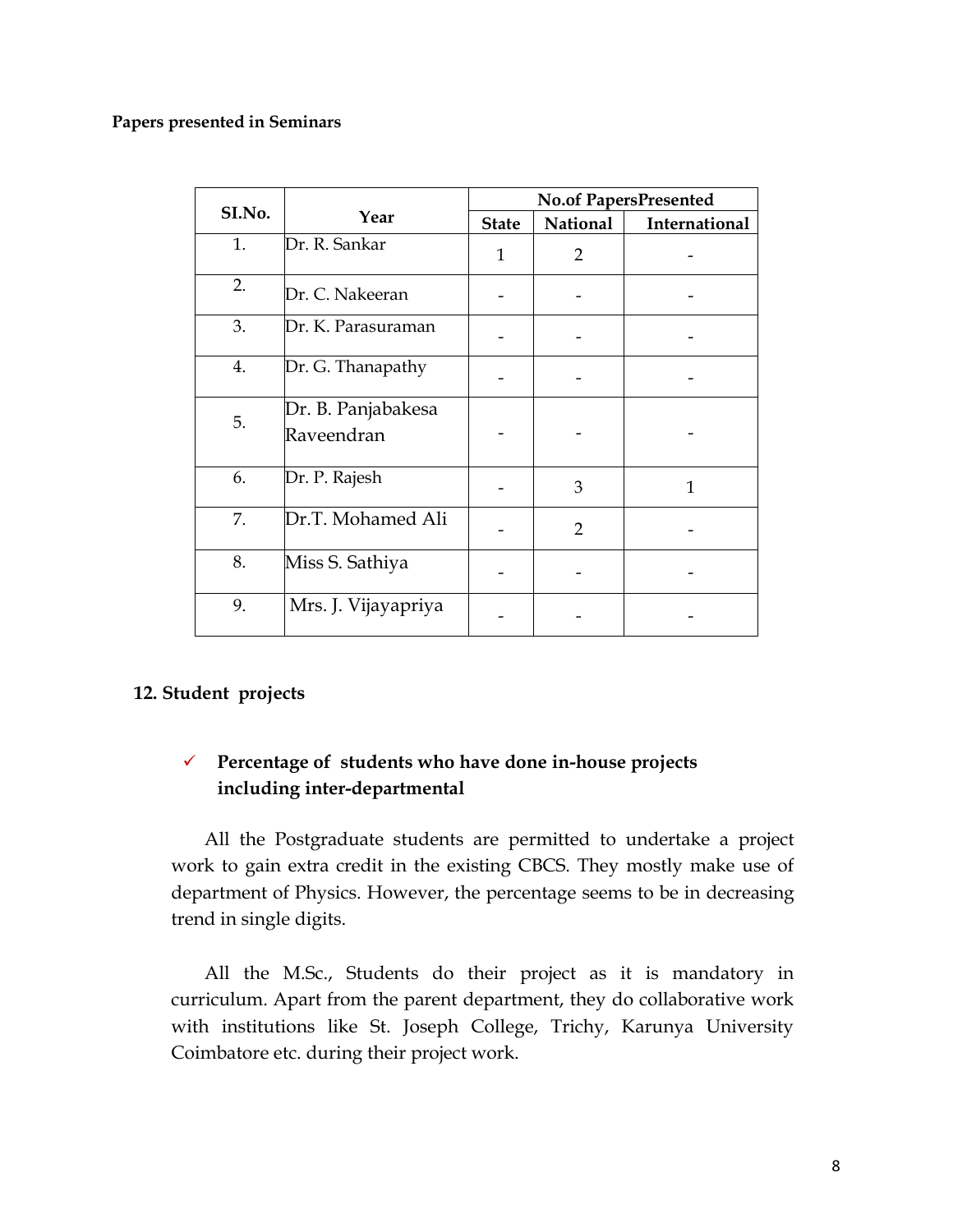# **Awards / recognitions received at the national and international level by**

- **Doctoral / Post-Doctoral fellows - Nil**
- **Students - Nil**

# **University Rank Details from 2009-2016 to Onwards**

|              | <b>Academic Year</b> | No. of<br><b>Students</b><br>appeared | Pass<br>$\frac{0}{0}$ | $\%$ of<br>first<br>class | No. of<br>Dist.          | University<br>Rank<br>obtained | <b>Students went</b><br>for higher<br>education $(%)$ | <b>Students</b><br>went for Job<br>$(^{0}/_{0})$ |
|--------------|----------------------|---------------------------------------|-----------------------|---------------------------|--------------------------|--------------------------------|-------------------------------------------------------|--------------------------------------------------|
|              | April 2009 PG        | 16                                    | 81                    | $\blacksquare$            | $\overline{\phantom{a}}$ |                                | $\overline{a}$                                        |                                                  |
|              | April 2010 PG        | 09                                    | 89                    | $\overline{\phantom{0}}$  | $\overline{\phantom{0}}$ | 15th                           | 02                                                    | 02                                               |
| <b>April</b> | $\overline{UG}$      | 72                                    | 44                    | 31                        | $\overline{7}$           |                                | 26%                                                   | 20%                                              |
| 2011         | PG                   | 21                                    | 90.<br>47             | 19                        | 03                       |                                |                                                       |                                                  |
| April        | <b>UG</b>            | 41                                    | 68                    | 68                        | $\overline{\phantom{a}}$ | $\overline{\phantom{0}}$       | 24                                                    | 15                                               |
| 2012         | PG                   | 10                                    | 91.6                  | 11                        | 02                       | 6 <sup>th</sup>                | 12                                                    | 20                                               |
| April        | $\overline{UG}$      | 42                                    | $\overline{76}$       | 16%                       | $\overline{\phantom{a}}$ | $\blacksquare$                 | 12%                                                   | $\overline{a}$                                   |
| 2013         | PG                   | 15                                    | 80.6                  | $\blacksquare$            | 03                       | $\overline{a}$                 |                                                       |                                                  |
| April        | <b>UG</b>            | 44                                    | 72.7                  | $\overline{\phantom{0}}$  | 5%                       | 20 <sup>th</sup>               | 23%                                                   | 14%                                              |
| 2014         | PG                   | 11                                    | 90                    | $\overline{a}$            | $\overline{a}$           | $\overline{a}$                 |                                                       |                                                  |
| April        | <b>UG</b>            | 44                                    | 82                    | 50%                       | 9%                       | 20th                           | 27%                                                   | 13%                                              |
| 2015         | PG                   | 15                                    | 93                    | $\frac{1}{2}$             | 13                       | 12 <sup>th</sup>               | 02                                                    | 04                                               |
| April        | <b>UG</b>            | 44                                    | 64                    | 47                        | $\overline{2}$           | $\overline{a}$                 | 18                                                    | 9%                                               |
| 2016         | PG                   | 13                                    | 90                    | 10                        | 02                       | 19th                           | $\overline{\phantom{a}}$                              | 03                                               |
| April        | <b>UG</b>            | 42                                    | 59                    | 45                        | 02                       | $\overline{\phantom{a}}$       | 24                                                    | $\blacksquare$                                   |
| 2017         | PG                   | 16                                    | 100                   | 13                        | 04                       | $\overline{\phantom{a}}$       | 04                                                    | 04                                               |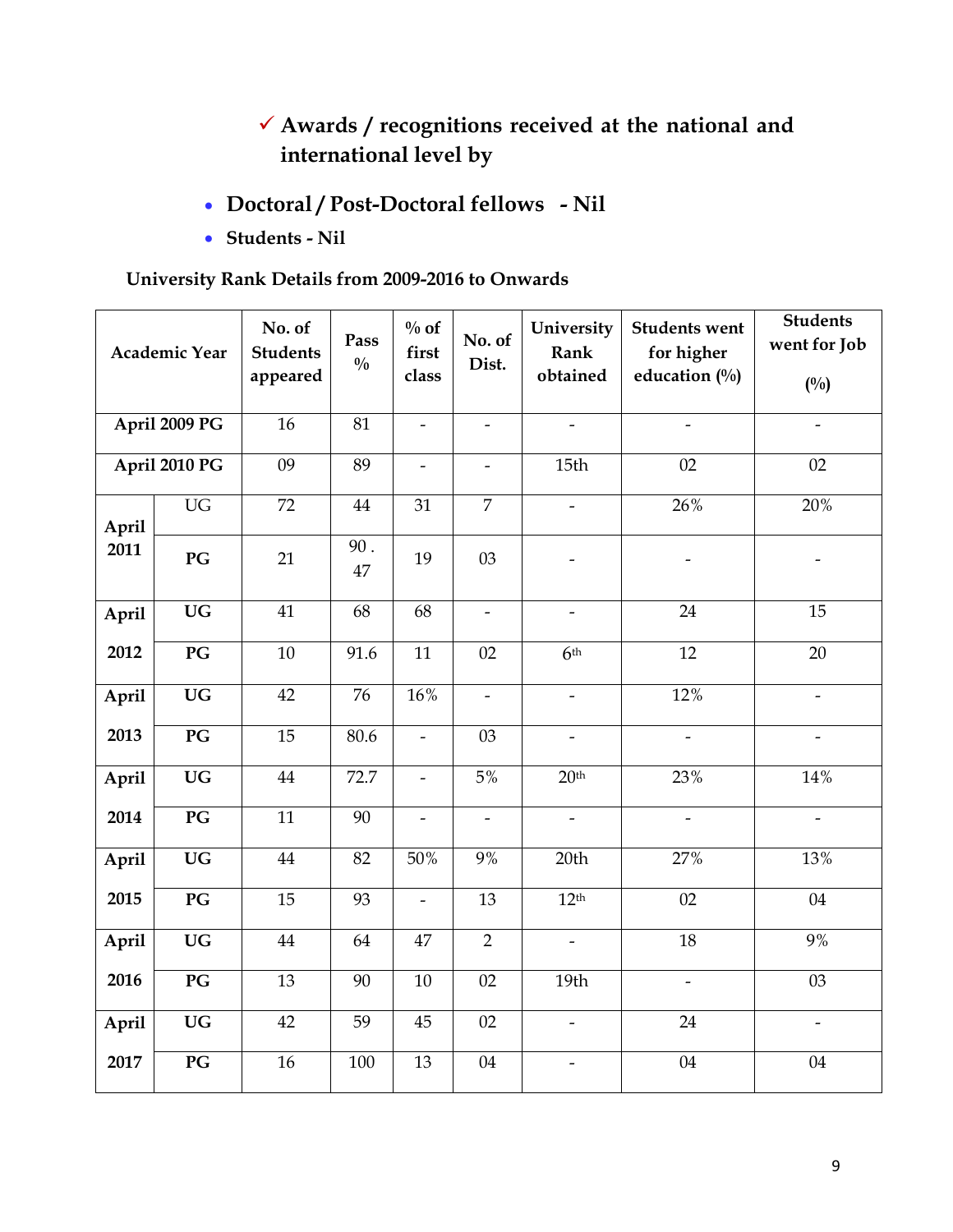| April | <b>UG</b> | 43 | $\overline{\phantom{0}}$ | $\overline{\phantom{0}}$ |                          | $\overline{\phantom{0}}$ | 1C<br>TΟ                 | $\overline{\phantom{0}}$ |
|-------|-----------|----|--------------------------|--------------------------|--------------------------|--------------------------|--------------------------|--------------------------|
| 2018  | PG        | 13 | 69                       | 09                       | $\overline{\phantom{0}}$ | $\overline{\phantom{0}}$ | $\overline{\phantom{0}}$ |                          |

**Name of the Student with placement and prize: Nil**

# **13. Outstanding participants who graced the occasions:** Nil

# **20. (a) Admission Details**

| Academic Year |                 | <b>Total</b>    | <b>OC</b>                |                          |                          | <b>BC</b>                | BC(M)                        |                          | MBC                      |                          |                  | <b>SC</b>      |                              | <b>ST</b>                    |
|---------------|-----------------|-----------------|--------------------------|--------------------------|--------------------------|--------------------------|------------------------------|--------------------------|--------------------------|--------------------------|------------------|----------------|------------------------------|------------------------------|
|               |                 | Admission       | $\mathbf{M}$             | ${\bf F}$                | $\mathbf M$              | ${\bf F}$                | $\mathbf M$                  | $\mathbf F$              | $\mathbf{M}$             | ${\bf F}$                | $\mathbf M$      | ${\bf F}$      | $\mathbf{M}$                 | ${\bf F}$                    |
| 2011-2012     | $\overline{UG}$ | 44              | $\overline{\phantom{a}}$ | $\blacksquare$           | $\mathbf{1}$             | $\mathbf{1}$             | $\overline{\phantom{a}}$     | $\overline{a}$           | $\mathbf{1}$             | 21                       | $\overline{4}$   | 16             | $\blacksquare$               | $\frac{1}{2}$                |
|               | $\overline{PG}$ | $\overline{15}$ | $\blacksquare$           | $\overline{\phantom{a}}$ | $\mathbf{1}$             | $\overline{\phantom{a}}$ | $\overline{\phantom{0}}$     | $\frac{1}{2}$            | $\mathbf{1}$             | $\overline{5}$           | $\overline{5}$   | $\overline{3}$ | $\frac{1}{2}$                |                              |
| 2012-2013     | $\overline{UG}$ | 41              | $\overline{\phantom{a}}$ | $\overline{\phantom{a}}$ | $\overline{\phantom{a}}$ | 6                        | $\qquad \qquad \blacksquare$ | $\overline{2}$           | $\overline{3}$           | 21                       | 3                | 12             | $\overline{\phantom{a}}$     |                              |
|               | $\overline{PG}$ | 10              | $\overline{\phantom{a}}$ | $\overline{\phantom{a}}$ | $\overline{\phantom{0}}$ | $\overline{2}$           | $\overline{\phantom{a}}$     | $\overline{\phantom{a}}$ | $\overline{\phantom{a}}$ | $\overline{\phantom{a}}$ | $\overline{4}$   | $\overline{4}$ |                              |                              |
| 2013-2014     | $\overline{UG}$ | 42              | $\overline{\phantom{a}}$ | $\overline{\phantom{a}}$ | 5                        | $\overline{4}$           | $\overline{\phantom{a}}$     | $\overline{\phantom{a}}$ | 6                        | 3                        | $\boldsymbol{6}$ | 18             |                              | $\overline{\phantom{a}}$     |
|               | PG              | 15              | $\overline{\phantom{a}}$ | $\overline{\phantom{a}}$ | $\frac{1}{2}$            | $\mathbf{1}$             | $\overline{\phantom{a}}$     | $\overline{\phantom{a}}$ | $\overline{\phantom{a}}$ | 11                       | $\mathbf{1}$     | $\overline{2}$ | $\blacksquare$               | $\overline{\phantom{a}}$     |
| 2014-2015     | <b>UG</b>       | 44              | $\overline{\phantom{a}}$ | $\overline{\phantom{a}}$ | $\mathbf{1}$             | $\overline{\phantom{a}}$ | $\qquad \qquad \blacksquare$ | $\overline{\phantom{a}}$ | $\mathbf{1}$             | 30                       | $\overline{4}$   | $8\,$          | $\overline{\phantom{a}}$     |                              |
|               | $\overline{PG}$ | 11              | $\blacksquare$           | $\blacksquare$           | $\frac{1}{2}$            | $\frac{1}{2}$            | $\overline{a}$               | $\overline{\phantom{a}}$ | $\blacksquare$           | 6                        | $\mathbf{1}$     | $\overline{4}$ | $\blacksquare$               | $\overline{\phantom{0}}$     |
| 2015-2016     | $\overline{UG}$ | 44              | $\overline{\phantom{a}}$ | $\overline{\phantom{a}}$ | $\overline{\phantom{0}}$ | $\boldsymbol{4}$         | $\blacksquare$               | $\frac{1}{2}$            | $\mathbf{1}$             | 21                       | $\overline{4}$   | 14             | $\overline{a}$               |                              |
|               | PG              | 15              | $\overline{\phantom{a}}$ | $\overline{\phantom{a}}$ | $\overline{a}$           | $\mathbf{1}$             | $\overline{\phantom{0}}$     | $\overline{\phantom{a}}$ | 5                        | $\overline{\phantom{a}}$ | $\mathbf{1}$     | 8              | $\overline{\phantom{0}}$     |                              |
| 2016-2017     | <b>UG</b>       | 44              | $\overline{\phantom{a}}$ | $\overline{\phantom{a}}$ | 6                        | $\,8\,$                  | $\overline{\phantom{a}}$     | $\overline{\phantom{a}}$ | $\overline{4}$           | $\overline{7}$           | 14               | 5              | $\overline{\phantom{a}}$     | $\overline{\phantom{0}}$     |
|               | PG              | 13              | $\overline{\phantom{a}}$ | $\overline{\phantom{a}}$ | $\frac{1}{2}$            | $\overline{2}$           | $\overline{\phantom{a}}$     | $\frac{1}{2}$            | $\mathbf{1}$             | $\overline{4}$           | $\mathbf{1}$     | 5              | $\overline{\phantom{a}}$     | $\qquad \qquad \blacksquare$ |
| 2017-2018     | <b>UG</b>       | 42              | $\overline{\phantom{a}}$ | $\overline{\phantom{a}}$ | $\overline{2}$           | 5                        | $\qquad \qquad \blacksquare$ | $\overline{\phantom{a}}$ | $\overline{4}$           | 19                       | $\overline{4}$   | $8\,$          | $\qquad \qquad \blacksquare$ | -                            |
|               | $\overline{PG}$ | 14              | $\overline{\phantom{a}}$ | $\overline{\phantom{a}}$ | $\overline{\phantom{a}}$ | 3                        | $\overline{\phantom{a}}$     | $\overline{\phantom{a}}$ | $\overline{\phantom{a}}$ | 8                        | $\blacksquare$   | $\overline{3}$ |                              |                              |
| 2018-2019     | <b>UG</b>       | 44              | $\overline{\phantom{a}}$ | $\overline{\phantom{a}}$ | $\overline{2}$           | $\bf 4$                  | $\overline{\phantom{0}}$     | $\overline{\phantom{a}}$ | $\overline{2}$           | 12                       | $\overline{4}$   | 20             | $\overline{a}$               |                              |
|               | PG              | 12              | $\overline{\phantom{a}}$ | $\overline{\phantom{a}}$ |                          |                          |                              | $\overline{\phantom{a}}$ | $\overline{\phantom{0}}$ | 9                        | $\frac{1}{2}$    | $\overline{3}$ |                              |                              |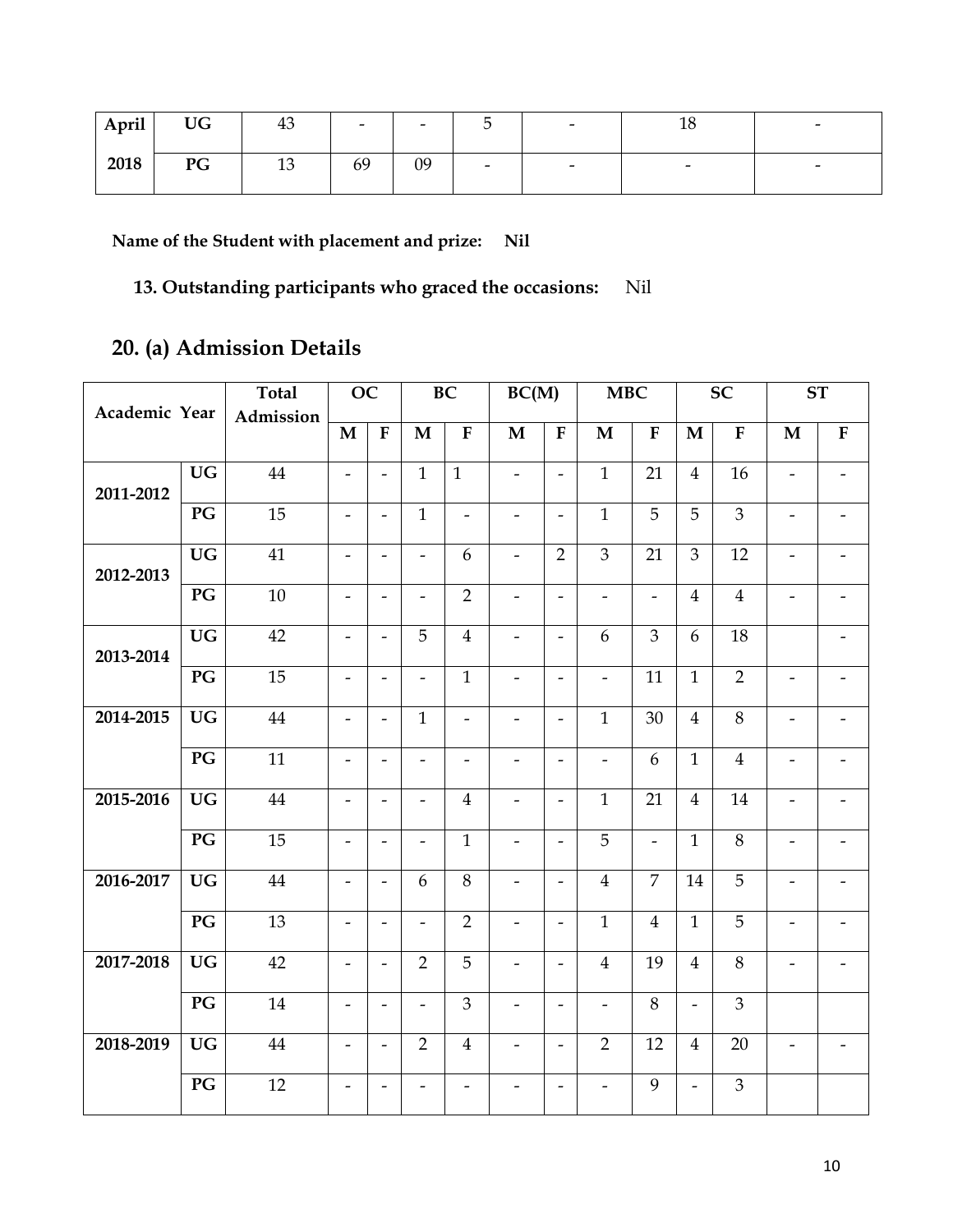# **20(b) UG Programmes**

| Year of study | Applications |      | <b>Selected</b> |    |  |
|---------------|--------------|------|-----------------|----|--|
|               | received     | Male | Female          |    |  |
| 2010-11       | 91           |      | 38              | 47 |  |
| 2011-12       | 72           | 5    | 39              | 44 |  |
| 2012-13       | 89           | 4    | 46              | 50 |  |
| 2013-14       | 117          | 11   | 36              | 47 |  |
| 2014-15       | 89           | 7    | 41              | 48 |  |
| 2015-16       | 220          | 8    | 40              | 48 |  |
| 2016-17       | 143          | 9    | 39              | 48 |  |
| 2017-18       | 105          | 8    | 39              | 47 |  |
| 2018-19       | 98           | 10   | 35              | 45 |  |

# **20. (c) PG Programmes**

| Year of study | Applications |                | Selected | Total |
|---------------|--------------|----------------|----------|-------|
|               | received     | Male           | Female   |       |
| 2010-11       | 13           | 1              | 11       | 12    |
| 2011-12       | 18           | 6              | 9        | 15    |
| 2012-13       | 11           |                | 10       | 10    |
| 2013-14       | 20           | 1              | 14       | 15    |
| 2014-15       | 16           | $\mathbf{1}$   | 11       | 12    |
| 2015-16       | 30           | $\mathbf{1}$   | 14       | 15    |
| 2016-17       | 21           | $\overline{2}$ | 11       | 13    |
| 2017-18       | 19           |                | 14       | 14    |
| 2018-19       | 15           |                | 12       | 12    |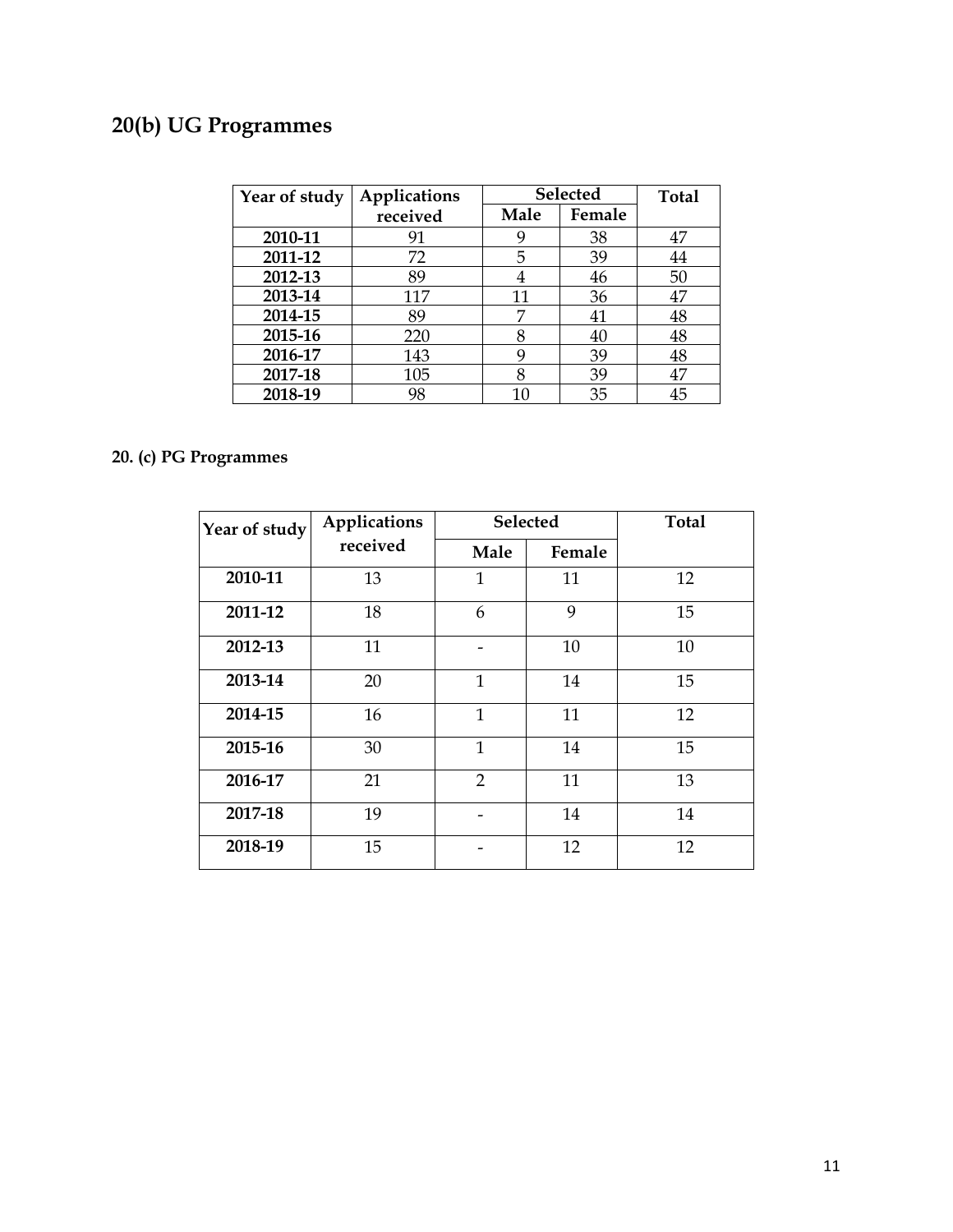#### **20. (d) M.Phil Programmes**

**NIL**

#### **20. (e) Ph.D. Programmes**

| Doing |        |                   | Awarded before the |                          | Awarded during the | <b>Thesis</b> |
|-------|--------|-------------------|--------------------|--------------------------|--------------------|---------------|
|       |        | assessment period |                    |                          | assessment period  | Submitted     |
| Male  | Female | Male              | Female             | Male                     | Female             |               |
| 08    | 06     |                   | --                 | $\overline{\phantom{0}}$ |                    |               |

# **14. Diversity of students**

| Name of the Course $\frac{1}{2}$ of students from |             | $\%$ of students | $\%$ of students from $\parallel$ | $\%$ of students from |
|---------------------------------------------------|-------------|------------------|-----------------------------------|-----------------------|
| (refer question no. 2)                            | the College | from the State   | other States                      | other countries       |
| B.Sc                                              |             | 100              |                                   |                       |
| M.Sc                                              | 55          | 45               | --                                | --                    |
| M.Phil                                            |             |                  |                                   |                       |
| Ph.D                                              |             | 78               |                                   |                       |

**15. How many students have cleared Civil Services, Defense Services, NET, SLET, GATE and any other competitive examinations?**

| SI.No. | Name of the Examination | No.ofStudents |
|--------|-------------------------|---------------|
|        | ---                     | ---           |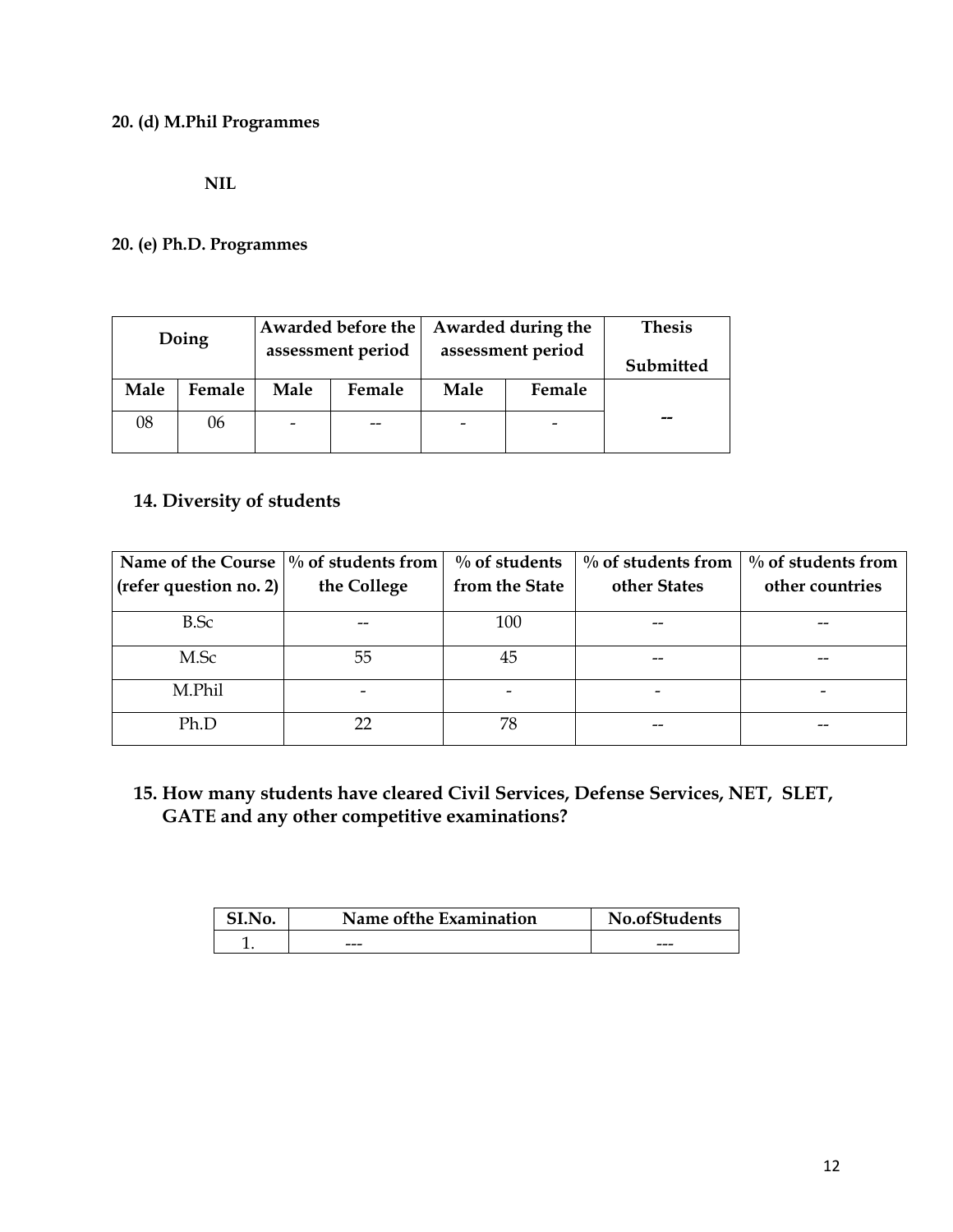Students Progression

| <b>Student progression</b>                                     | Percentage against<br>enrolled |  |
|----------------------------------------------------------------|--------------------------------|--|
| UG to PG                                                       | 45                             |  |
| PG to M.Phil.                                                  |                                |  |
| PG to Ph.D.                                                    | 20                             |  |
| Ph.D. to Post-Doctoral                                         |                                |  |
| Employed                                                       |                                |  |
| Campus selection<br>Other than campus recruitment<br>$\bullet$ | 40                             |  |
| Entrepreneurs                                                  | 50                             |  |

# **16. Diversity of staff**

| Percentage of faculty who are graduates   |    |  |  |  |  |
|-------------------------------------------|----|--|--|--|--|
| Of the same parent university             | 85 |  |  |  |  |
| From other universities within the State  | 15 |  |  |  |  |
| From other universities from other States |    |  |  |  |  |

**17. Number of faculty who were awarded/Doing Ph.D., during the assessment period.**

| Year           | Ph.D.,(Doing) |
|----------------|---------------|
| 2014 (Onwards) |               |

#### **18. Present details about Infrastructural facilities**

a) Library:

Department: **books**

- b) Internet facilities for staff and students:
	- 24 Hours unlimited Broad band internet facility is available in
	- The Physics Department for the use of Staff members and research scholars.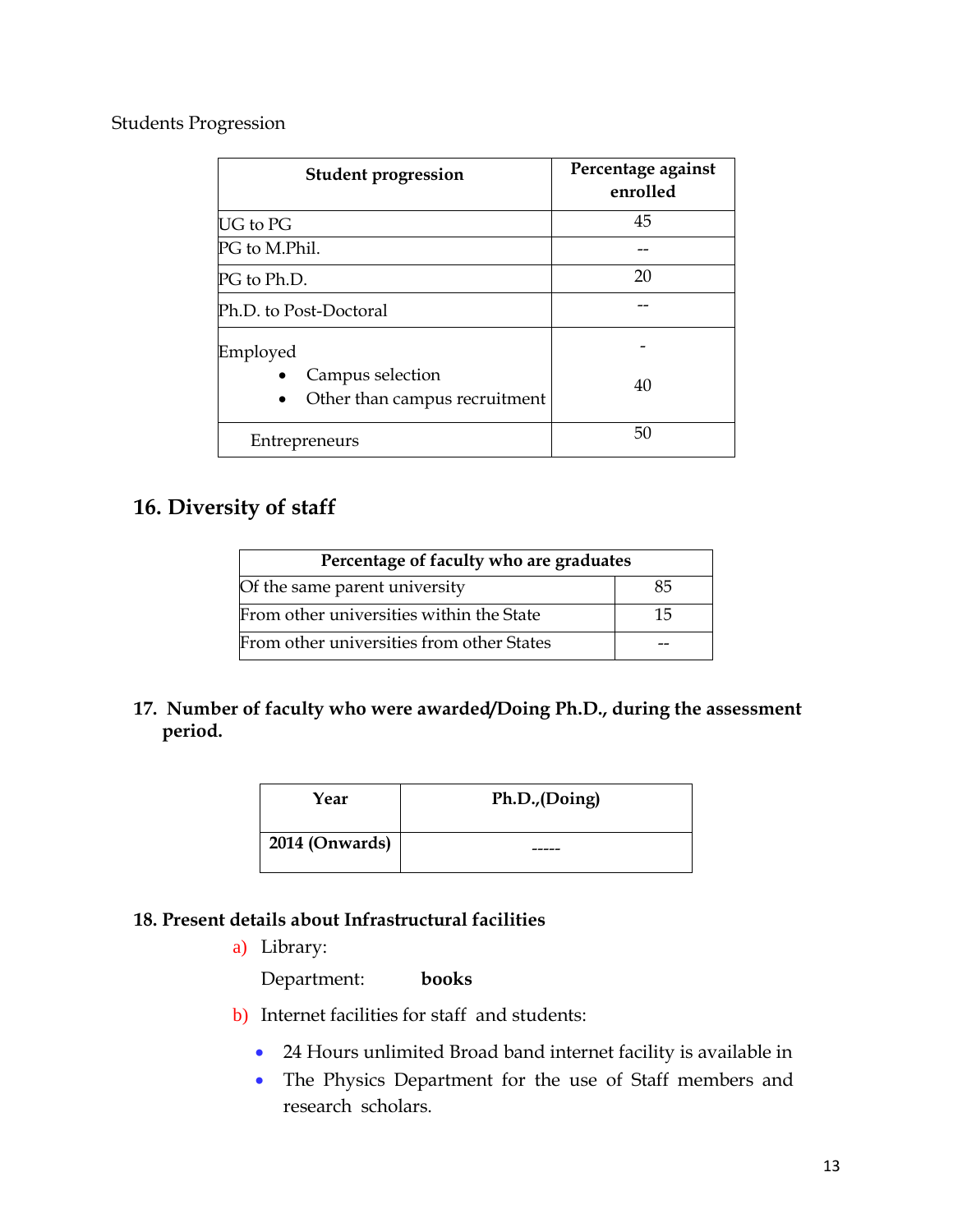c) Total number of classrooms : **03**

d) Class rooms with ICT facility :

- One mini conference cum smart class room is equipped with smart Board, audio –video projection and latest ICT gadgets.
- e) Students laboratories : **01**
	- All Major Practical equipments related to Practicals are available in one UG and PG laboratories.
- f) Research laboratories :
	- Research Laboratory: (Experimental lab for Kinetics research) The newly added equipments are:
		- $\checkmark$  2 decimal digital balance
		- $\checkmark$  Magnetic Stirrer
		- $\checkmark$  Oven
		- $\checkmark$  Digital pH meter
		- $\checkmark$  Muffle Furnace
		- $\checkmark$  Autoclave
		- $\checkmark$  Ultra Sonic interferometer
		- $\checkmark$  Tds meter
		- $\checkmark$  Constant Temperature Bath

# **19.Number of students of the department getting financial assistance from College and Government.**

|             |           |         |                 | No. of students gettingfinancial assistance |         |
|-------------|-----------|---------|-----------------|---------------------------------------------|---------|
| Year        | <b>UG</b> |         |                 | PG                                          |         |
|             | I year    | II year | <b>III</b> year | I year                                      | II year |
| 2009-10     | 41        | 29      |                 |                                             |         |
| 2010-11     | 42        | 41      | 29              | 12                                          | 10      |
| 2011-12     | 44        | 42      | 41              | 15                                          | 12      |
| $2012 - 13$ | 44        | 44      | 42              | 10                                          | 15      |
| $2013 - 14$ | 44        | 44      | 44              | 15                                          | 10      |
| $2014 - 15$ | 42        | 44      | 44              | 12                                          | 15      |
| 2015-16     | 43        | 42      | 44              | 16                                          | 12      |
| 2016-17     | 41        | 43      | 42              | 13                                          | 16      |
| 2017-18     | 42        | 41      | 43              | 14                                          | 13      |
| 2018-19     | 44        | 41      | 47              | 12                                          | 14      |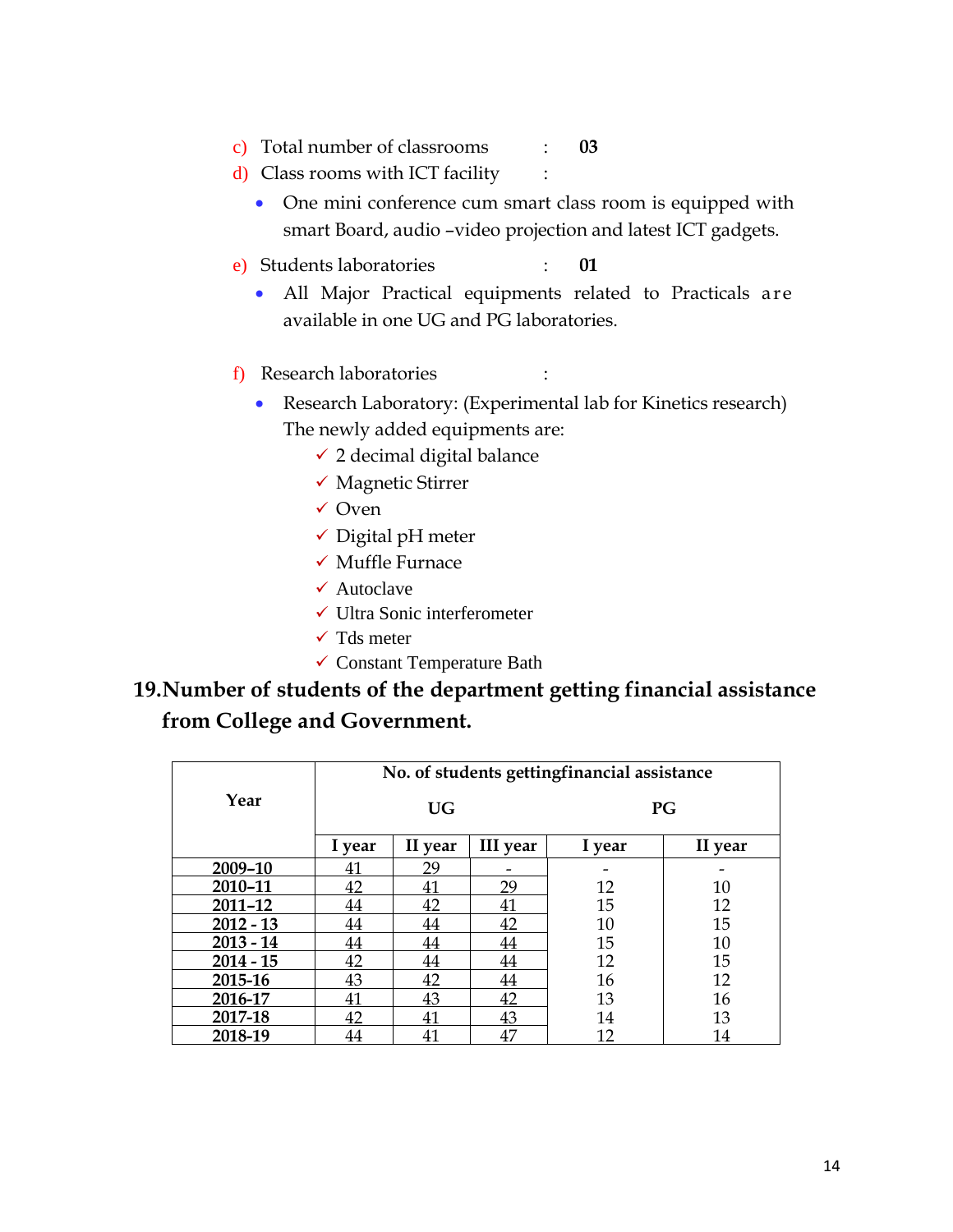### **20. Was any need assessment exercise undertaken before the development of new program(s)? If so, give the methodology.**

 $\checkmark$  The basis for the importance for introducing a new Programme will be discussed in the departmental meeting along with the copies of UGC/CSIR/DST brochures/syllabi.

### **21.Does the department obtain feedback from**

- a) **Faculty on curriculum as well as Teaching-Learning-Evaluation ? If yes, how does the department utilize it?**
	- $\checkmark$  Yes, the suggestions given by the Staff members directly involved in the new Programme or syllabi are always considered as an effective feedback. The merits and demerits posed by the teacher concerned will be discussed in the BOS meeting and subsequent changes are updated periodically.
	- $\checkmark$  Faculty members from other institutions are also involved in feeding feed-back in regular basis during the Evaluation of practical examinations.

# b) **Students on staff, curriculums well as teaching-learningevaluation and what is the response of the department to the same?**

- Students are free to make comments/suggestions upon the methodology of teaching process (class-room teaching as well as laboratory demonstrations) adapted by the individual teachers directly to the Head of the Department
- By the directions of the Principal and IQAC, the Head of the department meets all the classes to verify the completion of the syllabus, well in advance, before the last working day of each semester.
- Every semester, IQAC conducts Feedback evaluation of teachers, infrastructure, laboratory conditions, etc., of the department and subsequently considered with due weightage for further constructive and progressive implementation.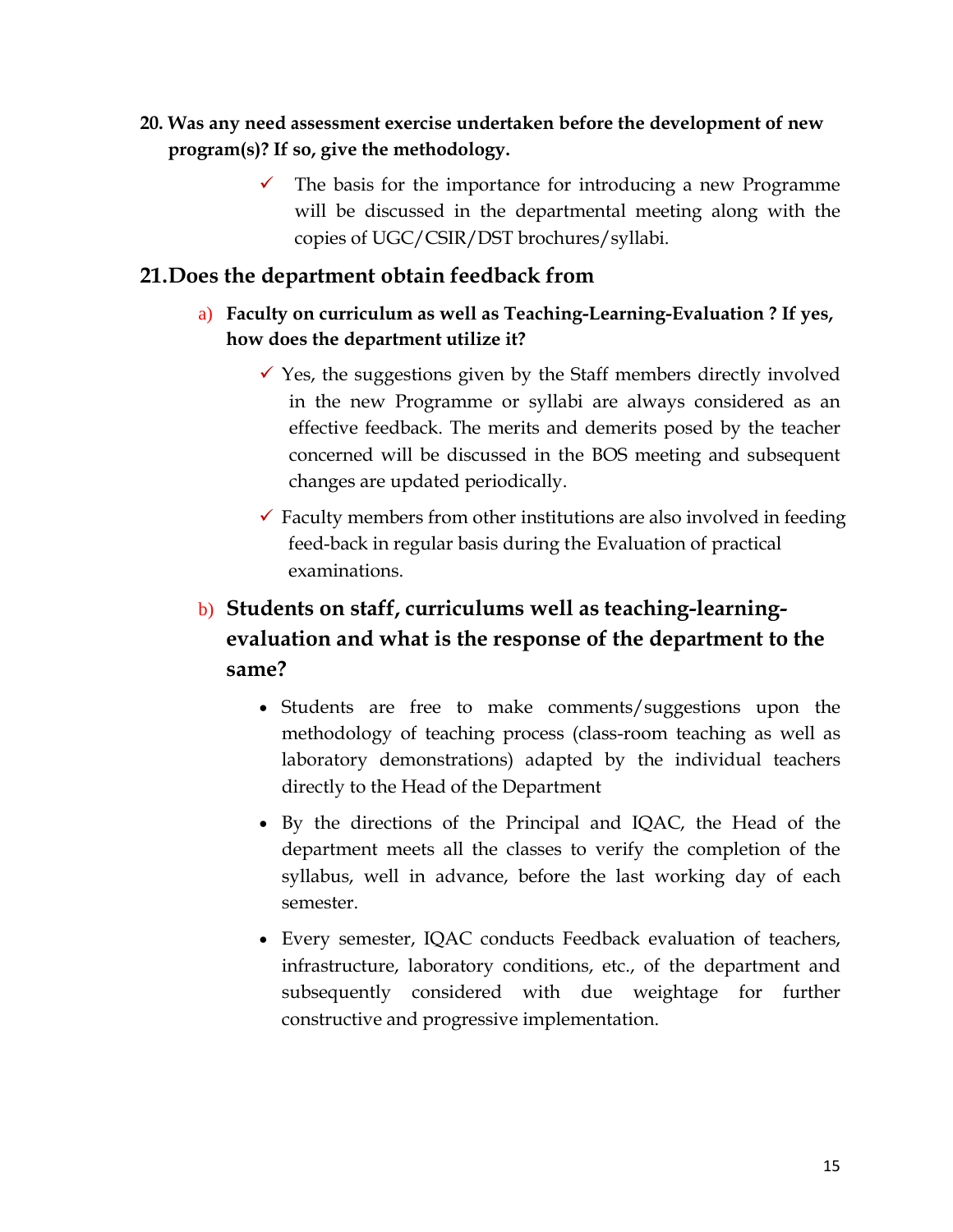# c) **Alumni and employers on the Programmes and what is the response of the department to the same?**

 Yes. Conducting the Annual Alumni association meet is in regular practice. Likewise, the meeting with a few noteworthy Entrepreneurs/industrialists/Scientists is one of the regular activities of the department.

# **22.List the distinguished alumni of the department(maximum-05)**

| SI.No. | Name of the Alumni  | Designation                                                         | Place                                       |
|--------|---------------------|---------------------------------------------------------------------|---------------------------------------------|
| 01     | N. Paramaguru       | <b>Associate Manager</b><br><b>Accenture Solutions Pyt.</b><br>Ltd. | Perungalathur                               |
| 02     | Dr. M. Senthilkumar | <b>Assistant Professor</b>                                          | Govt. College, Kumbakonam                   |
| 03     | Dr. Samuel Ebinezer | <b>Assistant Professor</b>                                          | Govt. College, Kumbakonam                   |
| 04     | R. Ramachandran     | <b>PG</b> Assistant                                                 | Venkatesa Hr. Sec. School<br>Ayankudipallam |
| 05     | D.M. Raja           | <b>Senior Editor</b><br>Puthiya Thalaimurai                         | Ekkatuthangal                               |

# **23.Give details of student enrichment Programmes (special lectures/workshops / seminar) with external experts.**

a) Departmental seminars at UG, PG & Ph.D. levels are a routine academic process in the department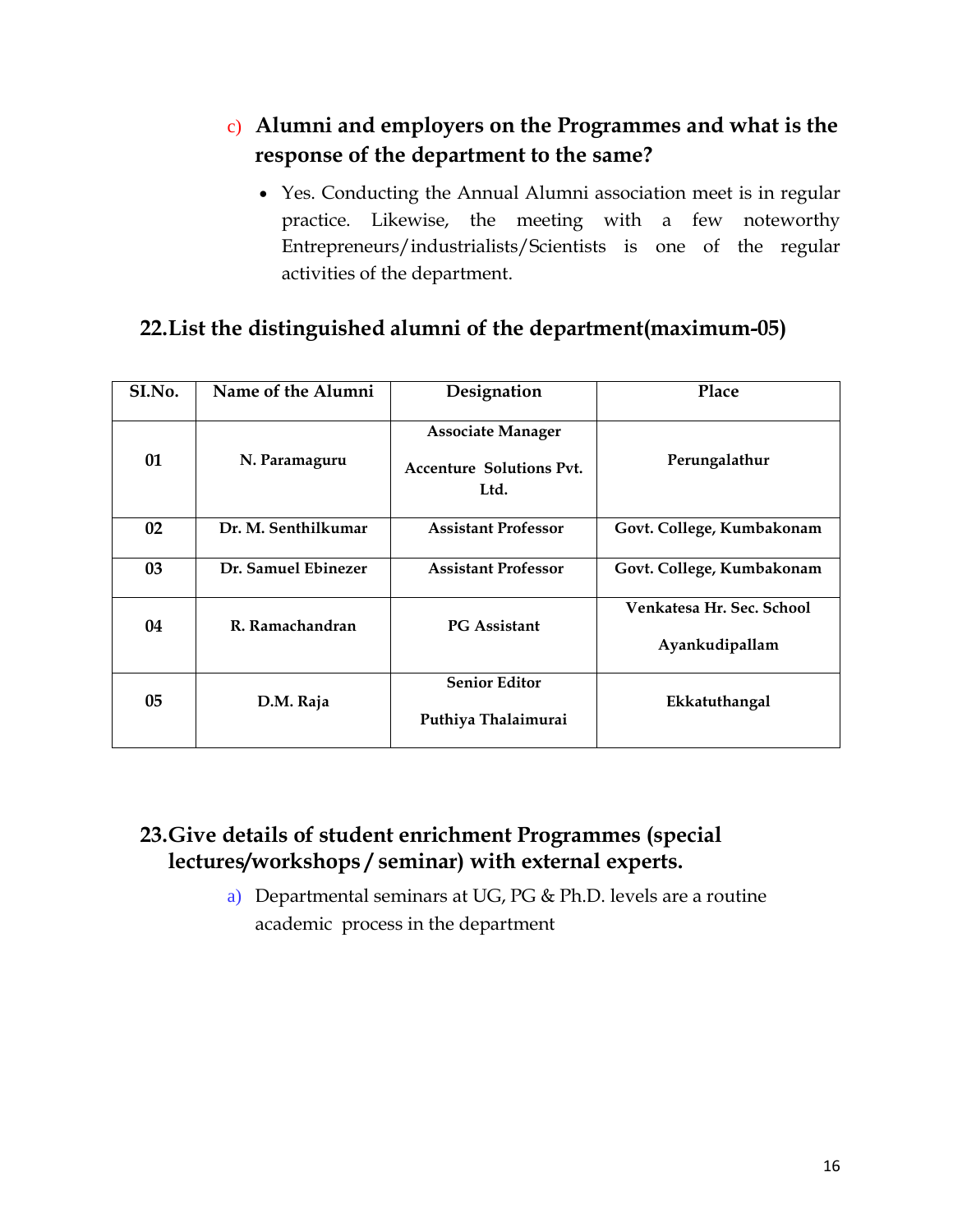# **24.List the teaching methods adopted by the faculty for different Programmes**

|    | Sl. No.   Programme | <b>Teaching Methods Adopted</b>                                                                                                                                                                                                                                                                                                                                                                                                          |
|----|---------------------|------------------------------------------------------------------------------------------------------------------------------------------------------------------------------------------------------------------------------------------------------------------------------------------------------------------------------------------------------------------------------------------------------------------------------------------|
| 1. | <b>UG</b>           | Conventional Chalk and Talk method, questioning and answering<br>approach, displaying of charts, exhibiting the proto-type models, usage<br>of Slide projectors, Motion pictures, OHP presentations, assigning<br>problems to solve independently, library hour, invited talks by external<br>expertise, supply of well-prepared study materials and guidelines for<br>Practicaland up-dated theories behind practical's well before the |
| 2. | PG                  | Chalk and Talk method, Interaction with individuals, exhibiting e-<br>contents, simulation of physical models, presentation of downloaded<br>talks of NPTEL (National Program on Technology Enhanced Learning)<br>relevant to PG Students, OHP, Guest Lectures, seminars, library hour<br>allotment, visit to out-side laboratories and supply of study materials.                                                                       |

#### **25. How does the department ensure that Programme objectives are constantly met and learning outcomes monitored?**

- a) The system in curriculum facilitates to have a periodic and continuous assessment of the students through CIA and compulsory attendance.
- b) Inter-departmental analysis of both teachers and students in council of heads of the department level and departmental level after every semester ensures the status and directions of or going trend in achieving the objectives of the Programmes
- c) An effective and result-oriented monitoring mechanism is practiced by the PRINCIPAL to review the results of students and performance of teachers, every year.
- d) The interest and competition in selecting PHYSICS subject by the students in admission process is an indicator for the department to ascertain the fulfillment of the objectives of our well-designed Programmes
- e) No. of students appearing and getting succeeded in Competitive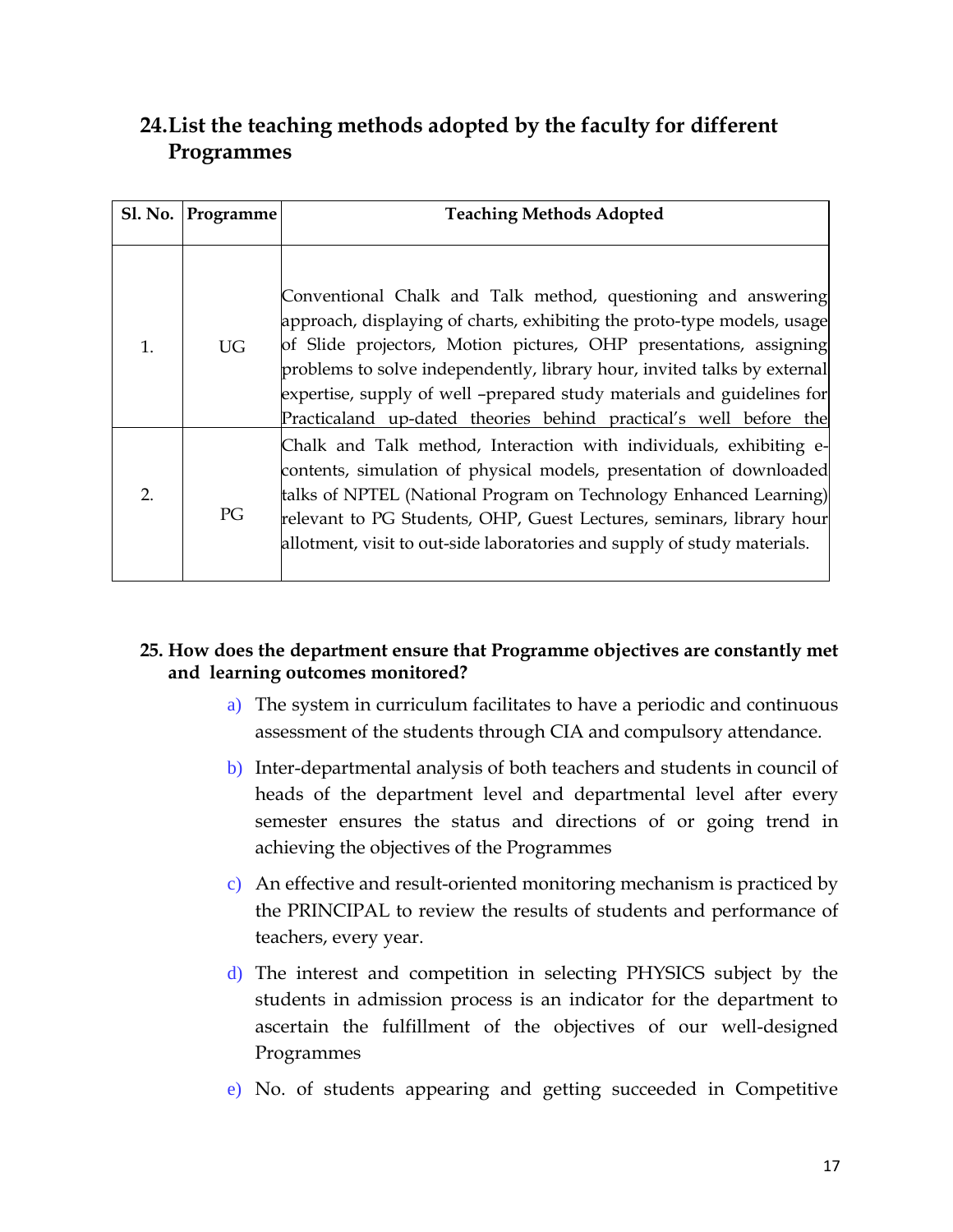examinations is closely watched in regular manner.

f) Periodic checking mechanism supported by feedback from students (of both current and out-going) and alumni and reports of IQAC, helps to take suitable remedial measures.

# **20.Highlight the participation of students and faculty in extension activities.**

- Student's participation in Extension activities is made mandatory for all UG Programme. The students of Physics advised to participate in NSS, YRC and Sports etc.
- Students have been conducting awareness Programme on "learning Science"and in particular, in PHYSICS for near school children by deliberations and demonstration.
- Many of the staff members are actively involved in society-involved Associations and Organizations for the purpose of serving their intellectual expertise.

# **Participation of faculties in Various Extension Activities**

| <b>S1.</b><br>No. | Name of the Faculty | Name of the Extension Activity Participated                                                                                                                                                                                                                                                                                       |
|-------------------|---------------------|-----------------------------------------------------------------------------------------------------------------------------------------------------------------------------------------------------------------------------------------------------------------------------------------------------------------------------------|
| 01                | Dr. R. Sankar       | - Principal I/c<br>- College Committee Member<br>- Board of Studies Member - Bharathidasan University (2015 - 2018)<br>- YRC - Coordinator<br>- College Admission Committee Member<br>- College Magazine Committee Member<br>- College Committee Member<br>- College Staff Council Member<br>- Inspection Committee Member to BDU |
| 02                | C. Nakkeran         | - Principal I/c<br>- Controller of Examinations<br>- NSS programme officer                                                                                                                                                                                                                                                        |
| 03                | K. Parasuraman      | - Chief Examination<br>- IQAC - Coordinator<br>- NSS Programme Officer<br>- College Calendar Member<br>- College Time Table Member                                                                                                                                                                                                |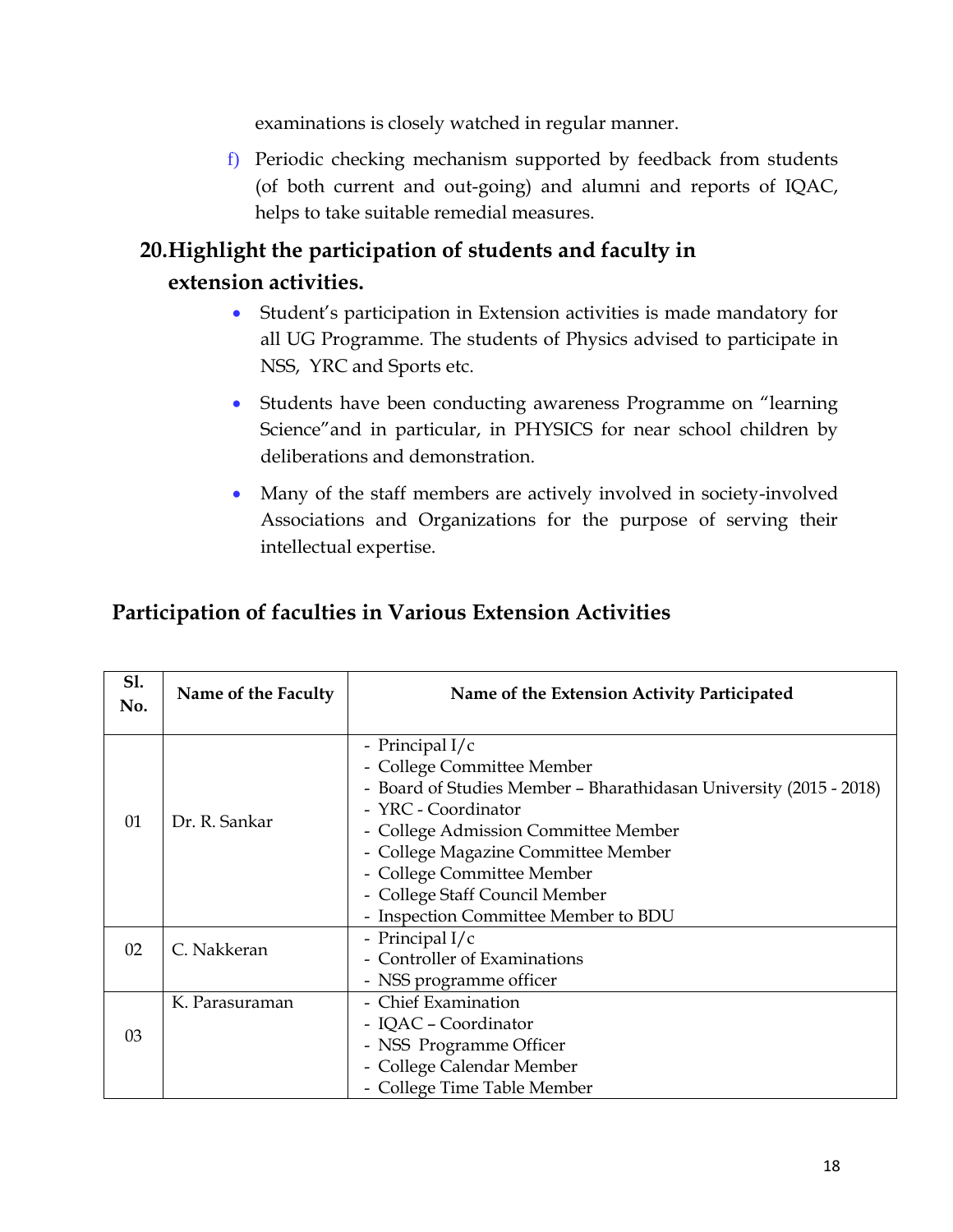|    | G. Thanapathy          | <b>CEO</b>                                         |
|----|------------------------|----------------------------------------------------|
|    |                        | Bharathidasan University Board of Studies          |
|    |                        | Member (2015 - 2018)                               |
|    |                        | <b>Admission Committee Member</b>                  |
| 04 |                        | <b>Staff Council Member</b>                        |
|    |                        | <b>IQAC</b> Member                                 |
|    |                        | Monitoring Debt. Activities                        |
|    |                        | College Calendar Committee Member                  |
|    |                        | <b>Research Committee Member</b>                   |
|    |                        | Member Board of Studies in Physics at              |
|    |                        | Poompuhar College                                  |
| 05 | <b>B.</b> Panchabakesa |                                                    |
|    | Ravindran              | <b>CEO</b>                                         |
|    |                        |                                                    |
|    |                        |                                                    |
|    | Dr. P. Rajesh          | Member Board of Studies                            |
|    |                        | Question paper Setter & Examiner for Annamalai and |
|    |                        | Bharathidasan University                           |
|    |                        | Passing Board Member for Annamalai University      |
|    |                        | NSS - program officer (1 year)                     |
| 06 |                        | <b>Assistant CEO</b>                               |
|    |                        | Autonomous Review Committee Member                 |
|    |                        | NAAC - Rev. Committee Member                       |
|    |                        | UGC - Committee Member                             |
|    |                        | <b>Additional Camp Officer - Autonomous</b>        |
|    |                        | College - Time Table Committee                     |
| 07 | Mr. T. Mohamed Ali     |                                                    |

### **21. Give details of "beyond syllabus scholarly activities" of the Department.**

- $\checkmark$  Coaching to students for the preparation of UGC-CISRJRF cum Lecturer Test, SLET and other competitive examinations.
- $\checkmark$  Training the students to participate in Physics Quiz Programmes
- $\checkmark$  Training the students to inculcate the learning skills, interpersonal and intra-personal skill and career choosing skills (through workshops)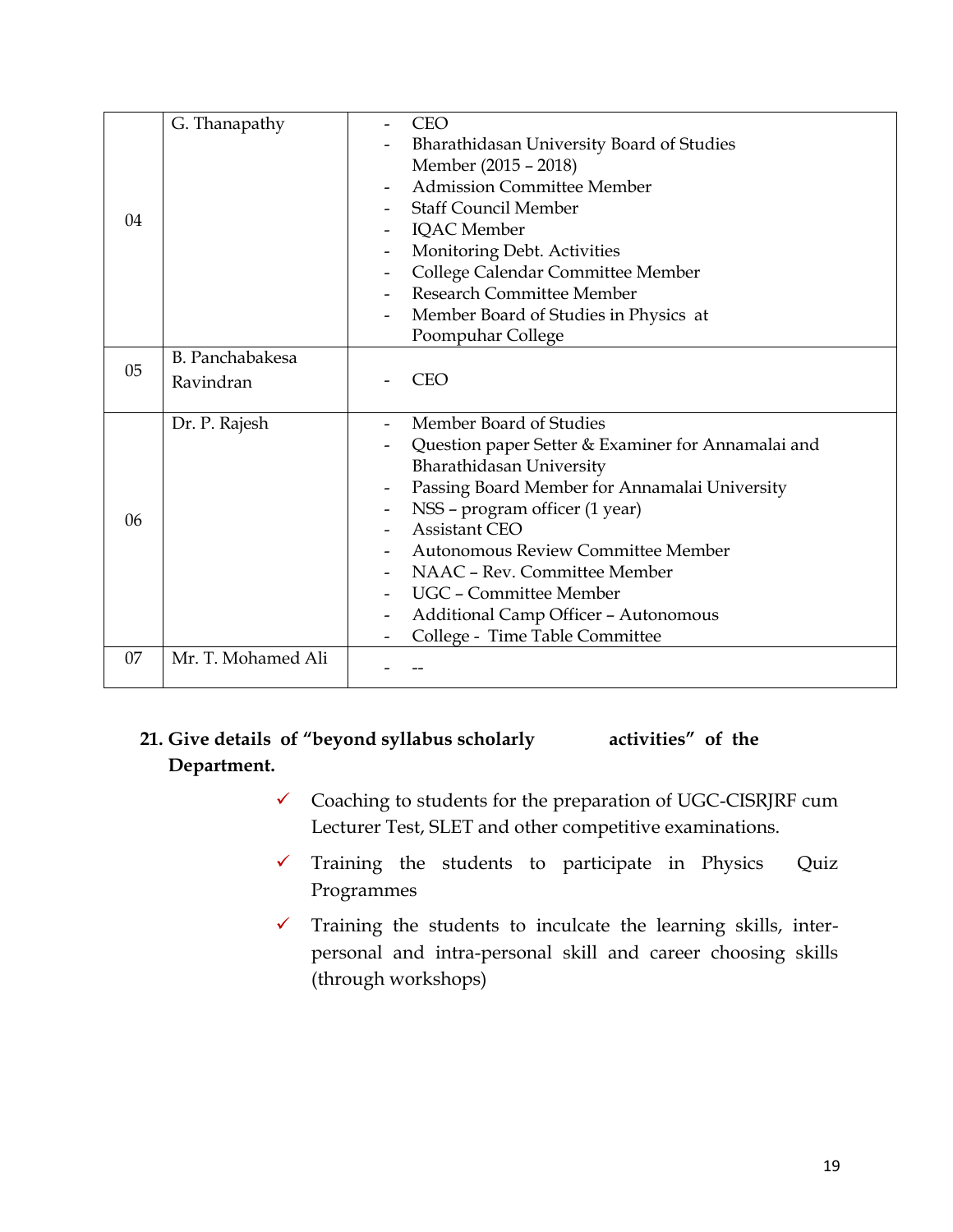# **22.State whether the Programme / department is accredited /graded by other agencies. Give details: Nil**

### **23. Detail any five Strengths, Weaknesses, Opportunities and Challenges (SWOC) of the department**

#### **Strengths:**

- Effective Support in the form of laboratory equipment's from the Government for the introduction of any new and innovative Research Programme.
- Even with moderate research possibilities, the department is capable of pursuing research in par with University departments and many leading institutions.
- Good and conducive opportunities for students vertical progress up to Research Level
- Thirst towards Adaptability towards the up-dating of academic Programmes according to the demand.
- In student strength scenario where female students out number male students.
- Substantial increment in science learning due to the invasion of engineering studies and moreover the Programme in Physics are purely basic.

### **Weaknesses:**

- Inability to network with other institutions (like other urban Colleges)
- Abolition of minor projects for college teachers and financial assistance to individual departments in the form of DST-FIST, has become unforeseen difficulty while progressing towards upwards.

# **Opportunities:**

- Wide scope for learning job-oriented certificate, diploma and PG Diploma course concurrently during the course duration.
- Students have chance to appear confidently in competitive examinations as extra-coaching on specific skill is set made available.
- Special coaching classes for NET/SLET/UGC-CSIR pave way to the students to go further in their academic excellence.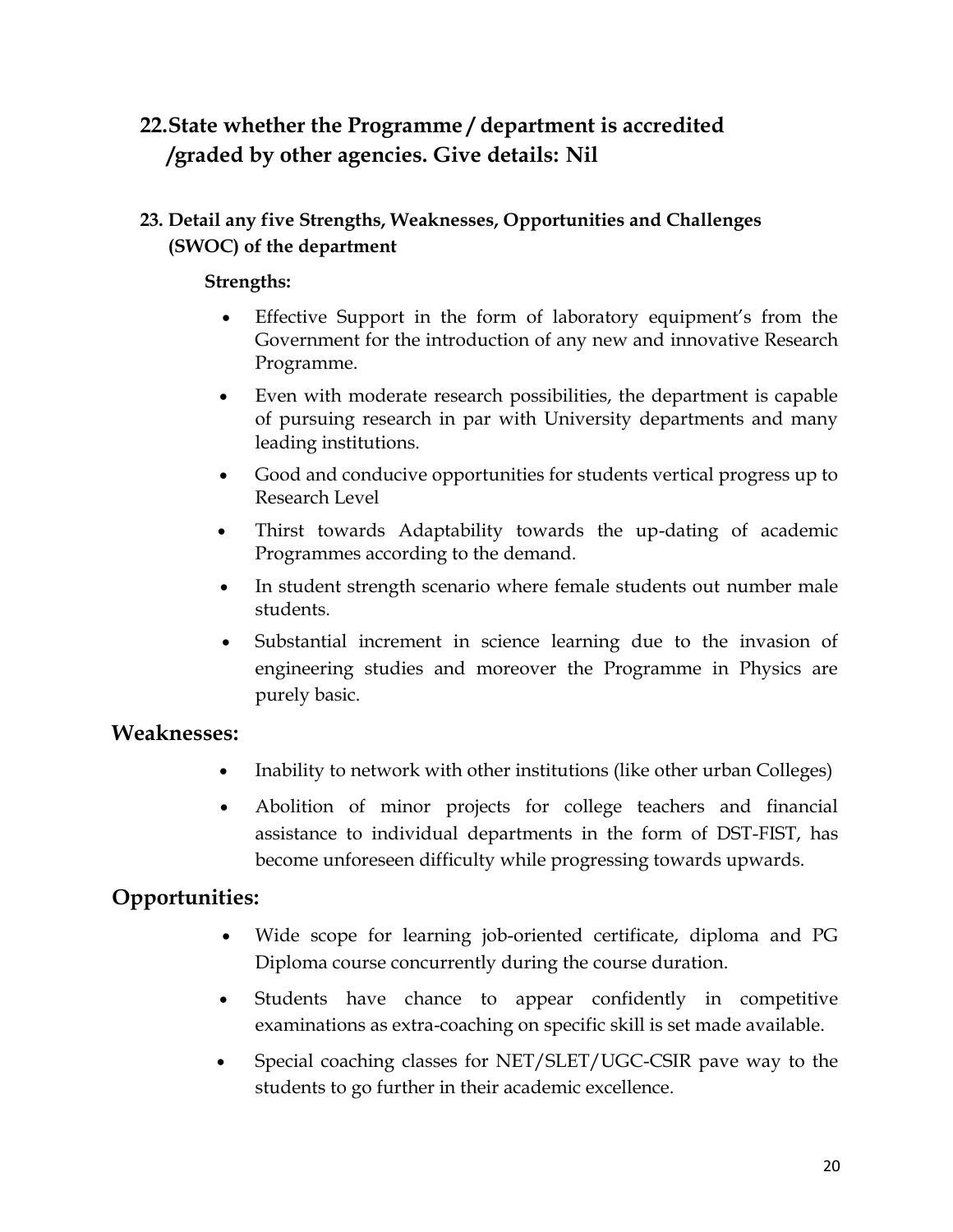- Each student could enrich his/her technical skills as the related opportunities do available in the department.
- The past history and positive trend which prevails in the department help each and every student to expand their knowledge in all aspects.

# **Challenges:**

- Teaching Physics seems to be tough task and that to the first generation learners make more challengeable. The success rate of the department shows the success trend in meeting out such challenges in effective manner.
- Sudden transition from local language to English in Undergraduate level students is a regular taunting task. However, training through Bridge courses and spoken English labs help to get rid of the challenges.
- Teaching Physics to ancillary courses seems to be a tough tasks and has been more challenging one. Proper methodology helps us to come out from this problem.
- Networking with other institutions is a major problem which lies in the department. Recent advancements in the campus improvement, through technological connectivity, we attempt to reduce the same.

## **Future plans of the department:**

- To set a Research Centre with the help of DST and UGC.
- To have more enriching programs for Staff and Students (like seminar, Symposia and Workshops).
- To get projects from UGC, CSIR and DST